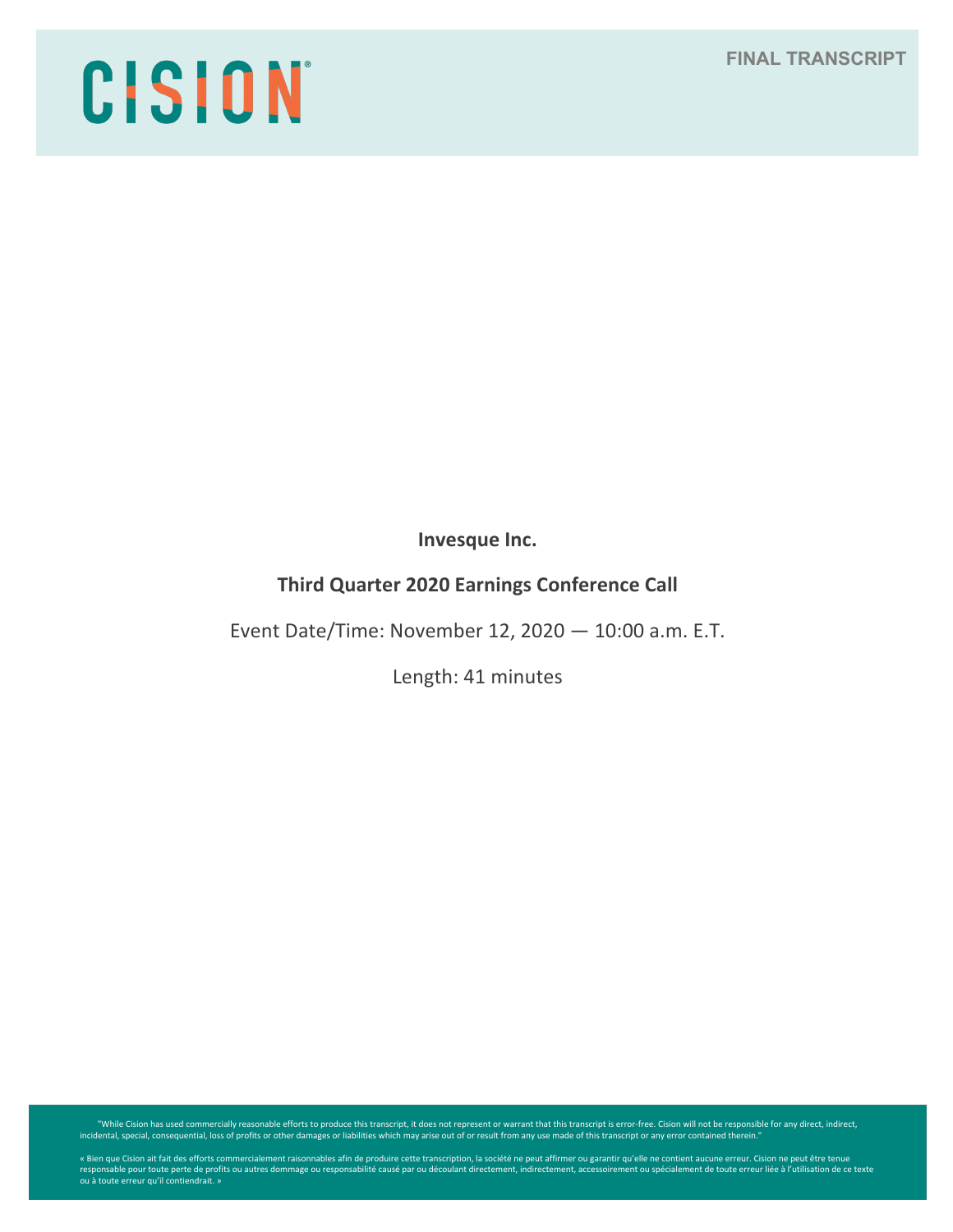#### **CORPORATE PARTICIPANTS**

**Scott Higgs** *Invesque Inc. — Chief Financial Officer*

**Scott White** *Invesque Inc. — Chairman and Chief Executive Officer*

**Adlai Chester** *Invesque Inc. — Chief Investment Officer*

## **CONFERENCE CALL PARTICIPANTS**

**Fred Blondeau** *iA Securities — Analyst*

**Chris Couprie** *CIBC — Analyst*

**Mark Rothschild** *Canaccord — Analyst*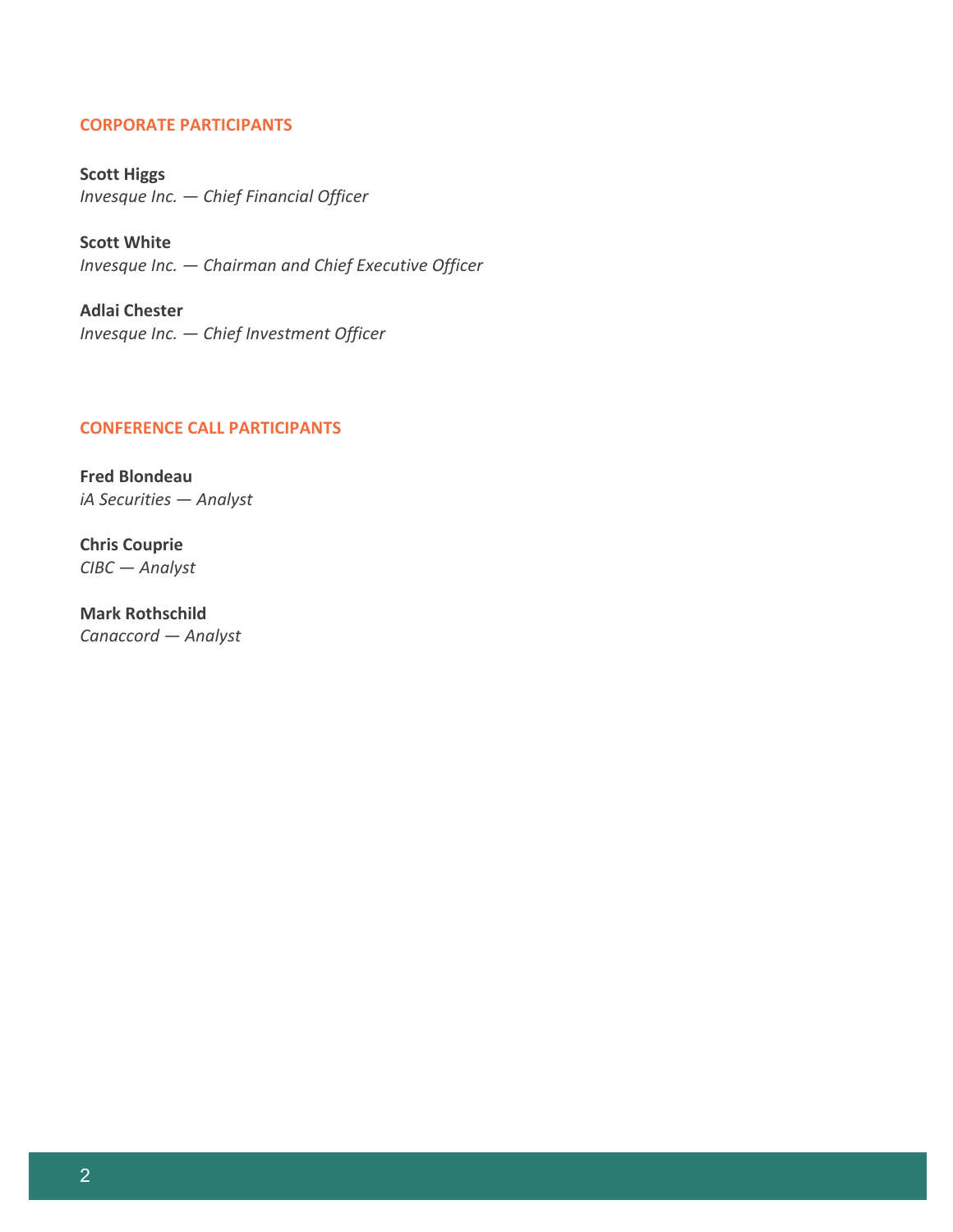#### **PRESENTATION**

#### **Operator**

Good morning, ladies and gentlemen. Welcome to Invesque's third quarter 2020 earnings conference call.

I will now turn the call over to Scott Higgs, Chief Financial Officer of the Company. Please go ahead, Mr. Higgs.

**Scott Higgs** — Chief Financial Officer, Invesque Inc.

Thank you, James. Good morning, all, and thank you for joining the call this morning. With me today are Scott White, our Chairman and Chief Executive Officer; and Adlai Chester, our Chief Investment Officer.

Scott will kick things off with some colour around the ongoing COVID-19 pandemic and its impact on our portfolio, as well as overall industry news and trends. I will then cover our third quarter financial results, and Adlai will recap our portfolio performance and strategic efforts before starting the questionand-answer portion of the call.

Please note that the third quarter 2020 earnings release, financial statements, and MD&A are available on our website, and a replay of this call will be available from 12:45 p.m. Eastern Time today until 11:59 p.m. Eastern Time on November 19th.

Before I turn the call over to Scott, please be reminded that today's call may include forwardlooking statements regarding our future operations. Such statements involve known and unknown risks and uncertainties that may cause actual results to differ materially from those expressed or implied today. We have identified such factors in our news release and other public filings.

As we discuss our performance, please bear in mind that all amounts are in US dollars.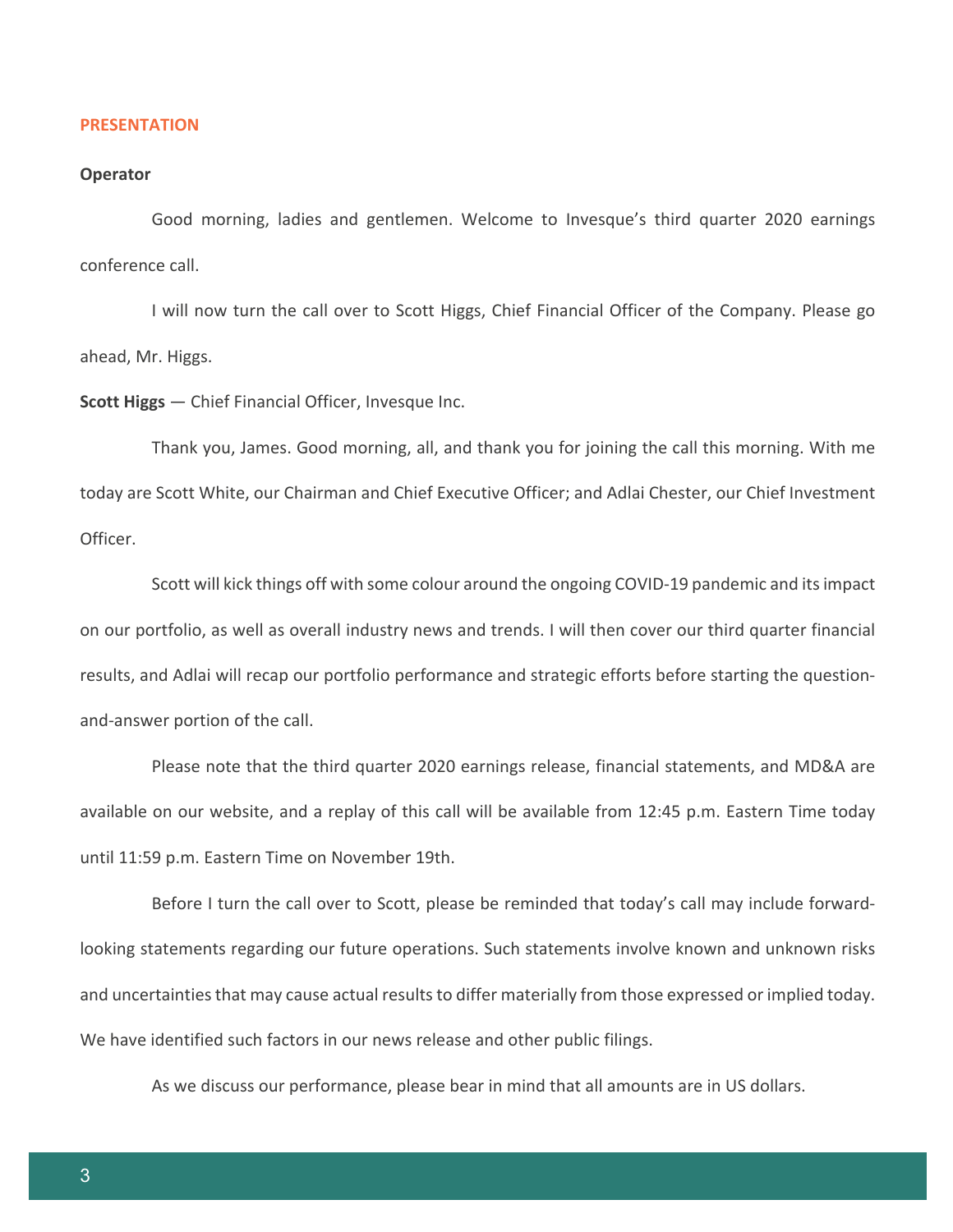With that, I'll hand it over to Scott.

**Scott White** — Chairman and Chief Executive Officer, Invesque Inc.

Good morning, all, and thank you for joining us this morning to discuss the Company's third quarter results.

Our operating partners continue to face the challenges of the global pandemic daily. And I would like to say thank you, once again, for their ongoing efforts as they care for the most vulnerable population. We are eight months into the pandemic, and these frontline caregivers continue to show up day after day to provide a safe environment for our patients and residents. They are true heroes, and we are all incredibly grateful.

As we've discussed in prior quarters, we continue to focus on our asset management initiative to maximize our portfolio value and ensure we have the right operating partner in each of our 120 assets. I'm excited to share that we have reached a nonbinding agreement with Symphony for a framework that outlines our relationship with them going forward. Symphony has been one of our key strategic partners since our founding, and we remain committed to partnering with them.

The pandemic has been particularly hard on the skilled nursing sector, and Symphony is not immune. They have worked incredibly hard to keep residents and staff safe in a very difficult environment. The pandemic has taken a meaningful toll on the operations of the Symphony portfolio, including reduced occupancy and increased operating expenses. We have been working diligently with them for several months to address the immediate needs created by the pandemic, along with a long-term, mutually beneficial structure.

The agreed-upon framework includes a combination of asset sales back to Symphony, a transfer of operations of some assets to a new operating partner, and an amendment to our existing master lease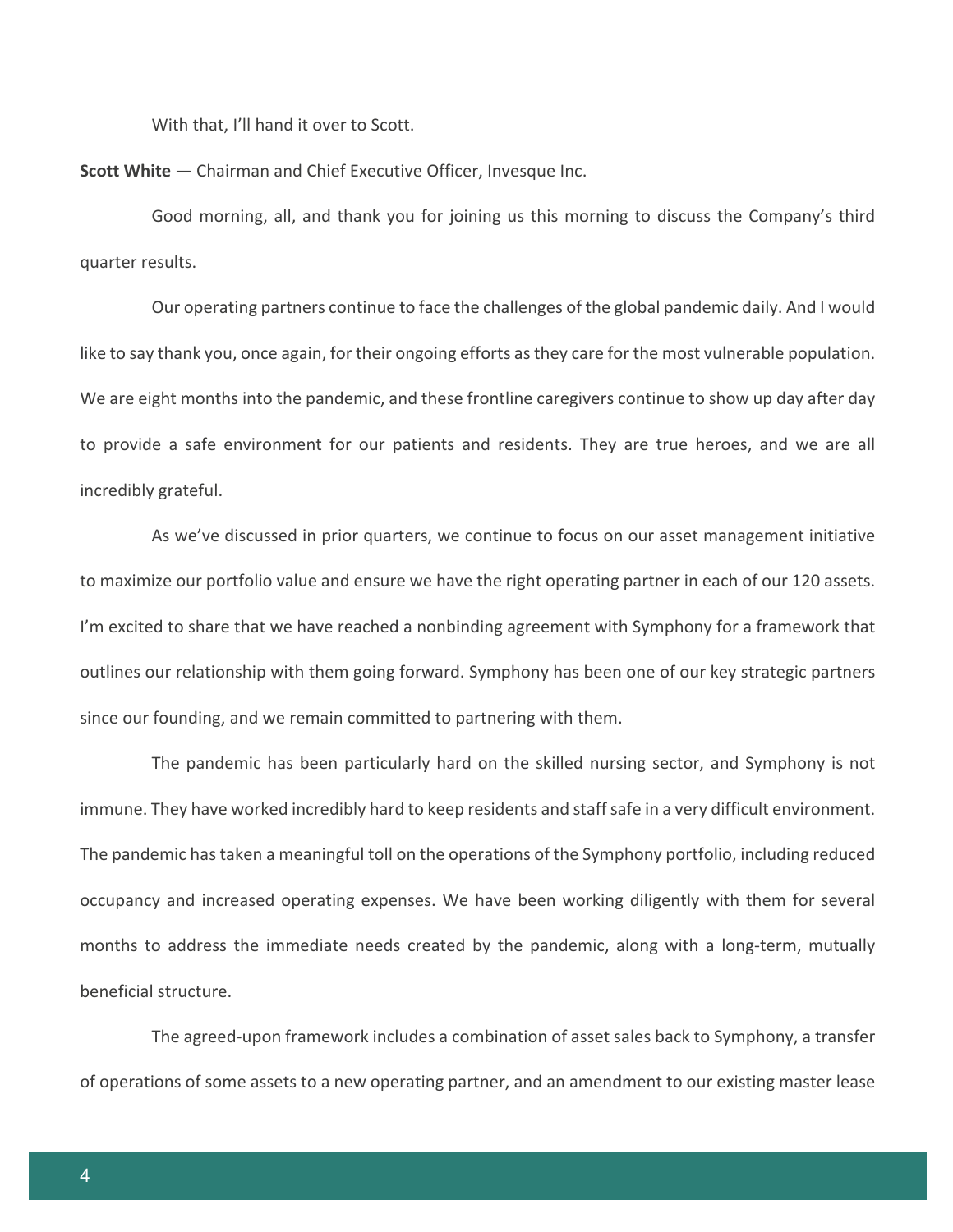for the remaining assets in the portfolio. Symphony remains an important strategic partner of ours, and we look forward to solidifying our relationship for long-term success. Adlai will go into further detail on this later on the call.

I'm also happy to report that we have successfully modified our senior credit facility with KeyBank to allow for additional flexibility. As we navigate an uncertain operating environment, we have been maniacally focused on being proactive so that we can preserve liquidity and strengthen our balance sheet. The modification of the corporate credit facility is an integral step in achieving this goal. We're grateful for our banking group and our credit partners' commitment to Invesque. Scott Higgs will provide some additional specifics regarding the modification later in the call.

As our publicly traded peers have indicated over the last couple of weeks, the COVID-19 virus continues to create a challenging operating environment for the seniors housing industry. Our portfolio management team remains in frequent contact with our operators, and we're pleased to report the low rates of virus positivity we observed over the last few months have continued.

As of November 6th, roughly 75 percent of our seniors housing and skilled nursing properties have been impacted with positive COVID-19 cases in residents and our staff since the beginning of the pandemic. With that said, we currently have only 28 total patients or residents with COVID-19, being treated and quarantined in Invesque communities. This is a noteworthy feat as COVID-positive patients currently represent only about 25 basis points of the roughly 11,000 beds across our entire portfolio. This is also a significant decrease from the high point we saw in May and June, at which time, there were over 700 positive COVID-19 cases within our portfolio.

This trend has remained consistent despite many states reopening and a recent surge of COVID cases across the United States. Status of reopenings within our portfolio is driven by state and local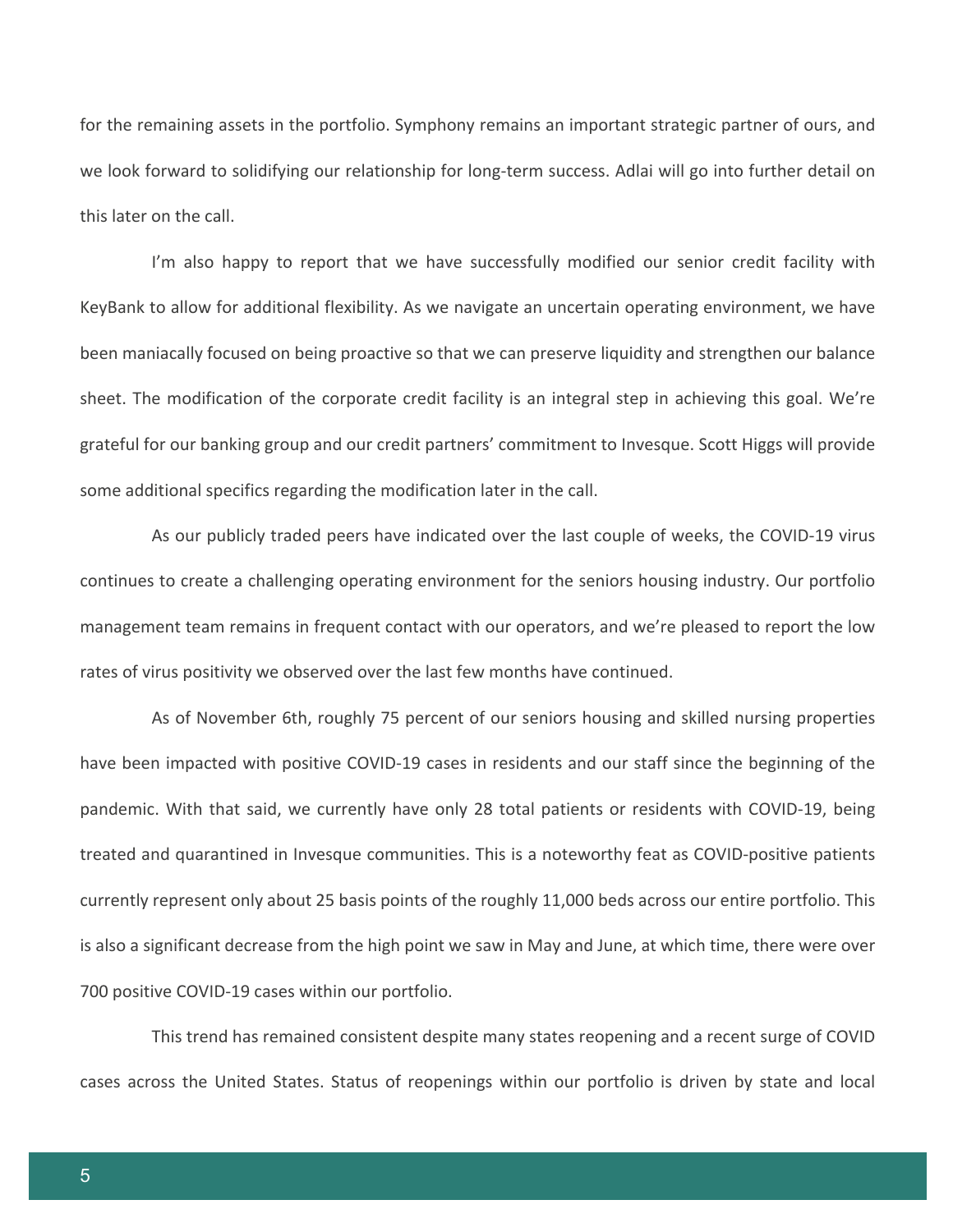mandates, and many of our communities have reopened for in-person tours, small group activities, communal dining, and are now allowing some form of family visitation. It goes without saying that our operating partners continue to be cautious about the reopenings, and it is their highest priority to ensure the safety of patients, residents, and staff. Again, we thank our operating partners for the tireless efforts to deliver high-quality care and contain the virus that continues to plague much of the industry.

As we noted on the last earnings call, skilled nursing operators had received government funding relief under the Cares Act, but there was yet to be any relief to seniors housing providers. We are pleased to report that over the last few months, HHS made relief funding available to seniors housing operators, and most of our partners that submitted applications for Care Act relief have received funds. The relief funding was generally equal to 2 percent of historical annual revenues. Many of our operating partners have also applied for and received state and local grant funding that was made available to local businesses.

To date, our operators have received more than \$60 million from various funding sources, the majority of which was received by our skilled nursing operators. This relief funding is being used by our partners to offset a portion of the lost revenue and the increases in operating expenses that have been incurred since the pandemic began.

As you will recall, Commonwealth Senior Living is our wholly owned management company that now manages over 30 communities. This ownership structure provides us unique insight into what is happening in real time. We continue to be very pleased with the Commonwealth platform and the team's ability to maintain NOI in a challenging environment. Commonwealth benefitted from pent-up demand in June, July, and August, as the communities began their phased reopening plans. The portfolio of 20 communities that we acquired in 2019 saw a 370 basis point improvement in NOI from Q2 to Q3, while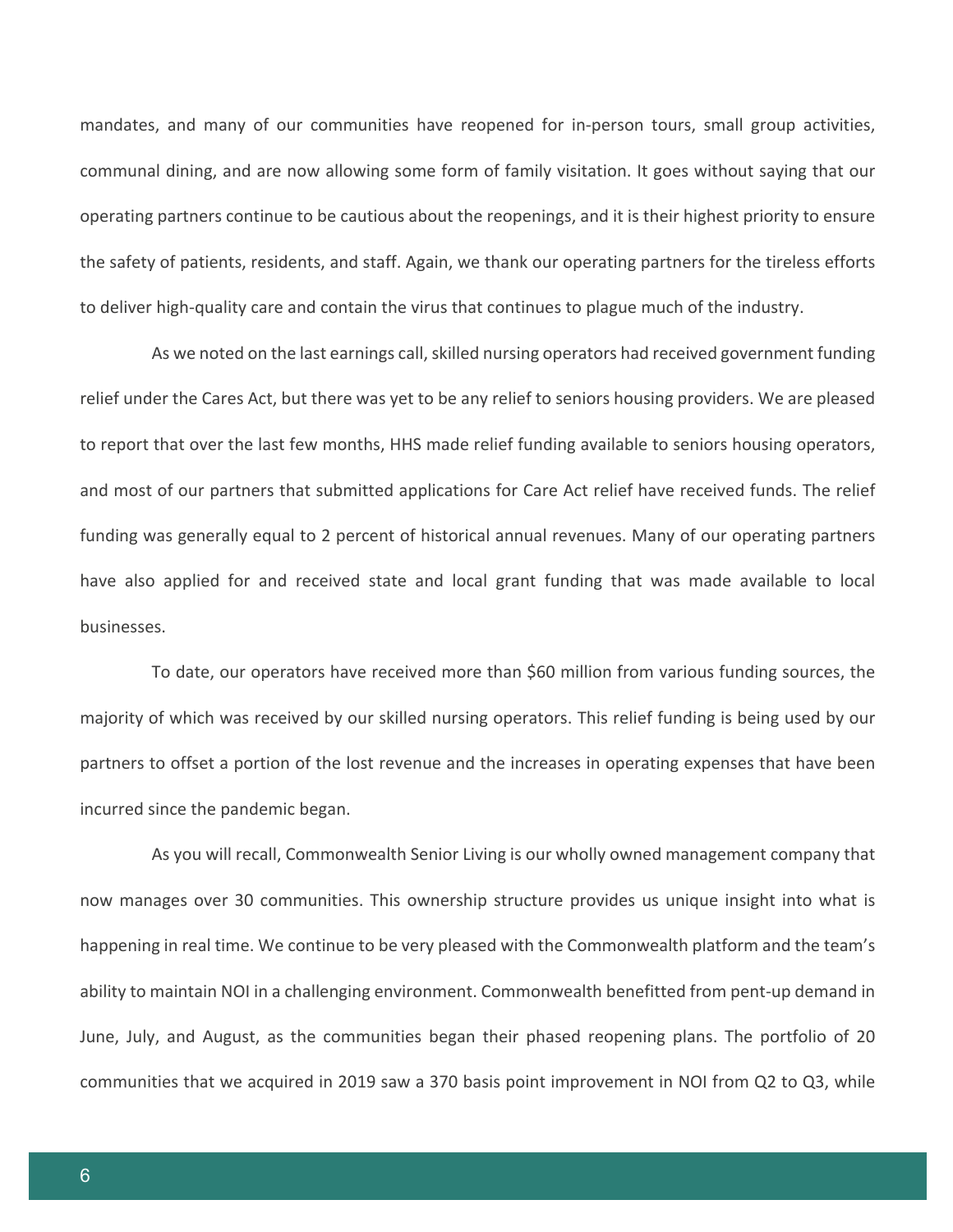only incurring a 10 basis point dip in occupancy during that same period. This is particularly noteworthy, as it excludes any impact from government funding.

The National Investment Center for Seniors Housing & Care, commonly referred to as NIC, reported in October that seniors housing occupancy for the industry as a whole in the third quarter of 2020 continued to decline to a new record low of 82.1 percent. This represents a reduction of 260 basis points from the second quarter of 2020 and 560 basis points reduction from the first quarter of 2020.

Assisted living occupancy dropped almost 300 basis points in the third quarter of 2020. We have seen similar reductions in occupancy across our portfolio, and some of our operators have continued to note a decrease in overall enquiries, tours, and move-ins. We expect occupancy pressures will continue throughout the fourth quarter and into 2021 for the entire industry.

Despite the challenges that continue to face our sector, I remain very optimistic about the future of seniors housing industry, as well as our company. During 2020, we have executed on several strategic management transitions and asset sales that strengthen our portfolio, continued to integrate the Commonwealth platform, and prioritized our company culture while we continue to work remotely. Our focus remains strong as we head toward the end of the year and into 2021 and continue to support our existing operating partners.

With that, I'll pass it back to our CFO. Scott, take it away.

## **Scott Higgs**

Thank you, Scott. For the quarter ending September 30th, FFO was \$0.25 per share and AFFO was \$0.22 per share. As we discussed earlier this year, the Company took a series of actions in the second quarter to improve our liquidity position and preserve cash due to the unknown impact of COVID-19.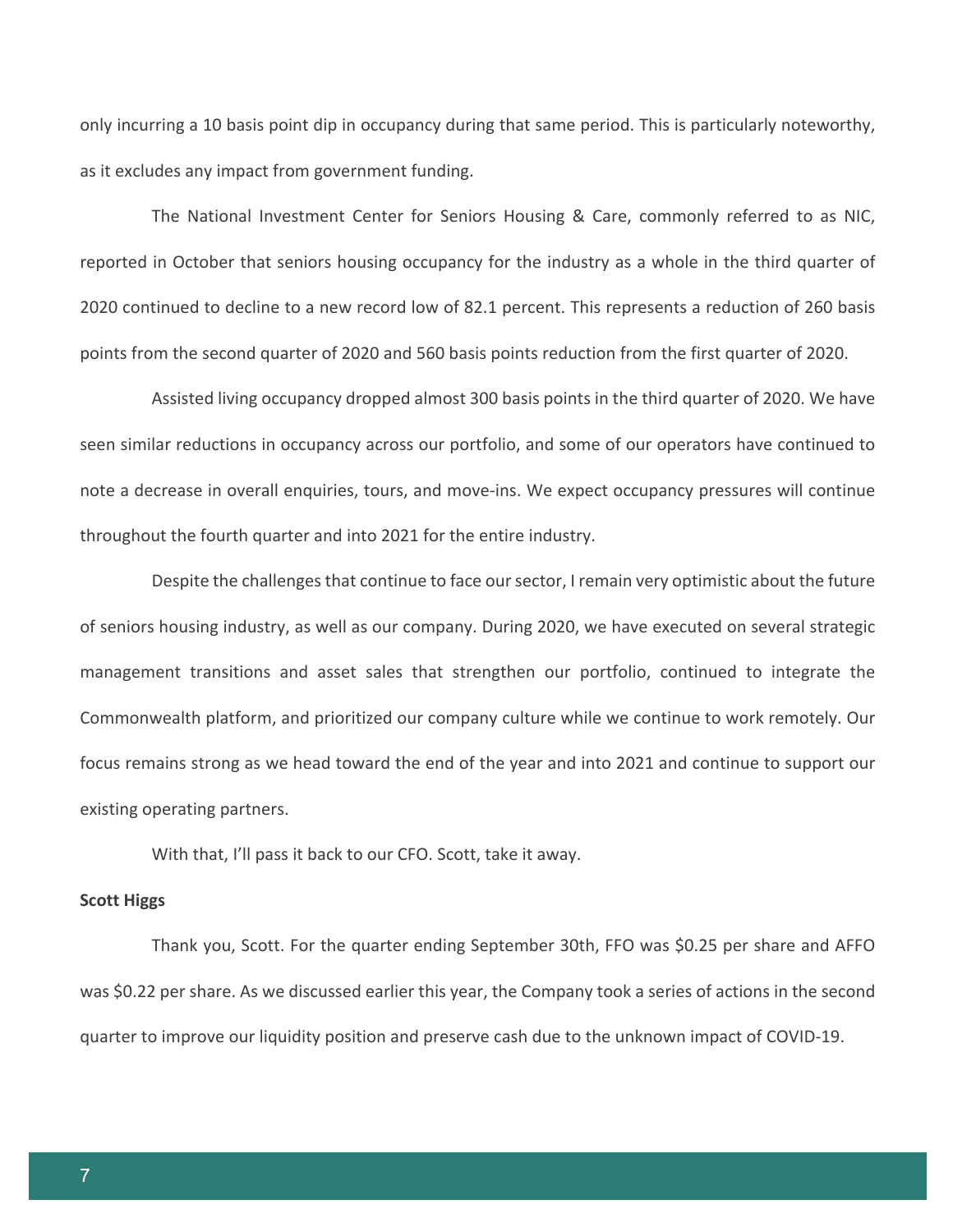We announced the suspension of dividend to common shareholders as of April 1st, resulting in approximately \$41 million of gross cash preserved on an annual basis. In addition to the dividend suspension, the Company took cost-mitigation measures, including G&A reductions, the deferral of noncritical capital expenditures, and engage in opportunistic refinancings of certain assets to take advantage of the current rate environment.

During the third quarter, we executed on multiple financing transactions that will reduce our annual debt service by over \$500,000. We continue to look across our debt stack to maximize flexibility in and arbitrage the historically low interest rate environment.

Turning to our announcement this morning regarding our corporate credit facility. Over the last 60 days, we worked closely with KeyBank and our bank group to modify our senior unsecured credit facility. The modification provides us an incremental surge period through June 30, 2021, which will allow us to maintain our current leverage on a consolidated basis with the existing unencumbered asset pool. During the incremental surge period, the corporate leverage covenant has increased to 65 percent, which allows for incremental liquidity of approximately \$9.5 million. In addition, the facility pricing has increased by 15 basis points during this period.

Upon completion of a series of transactions underlying the new framework, the credit facility will be reset back to the original covenant levels, except for the fixed-charge coverage ratio, which is permanently reduced from 1.75 times to 1.6 times. The modification will allow us to continue executing on our portfolio management strategy through the remainder of this year, into 2021, and beyond.

Given the continued uncertainty in the marketplace, I'd like to provide an update on rental revenue collections. Rent collections remained relatively consistent through the second and third quarter. Our SHOP portfolio continued to see resident collections in line with pre-pandemic norms of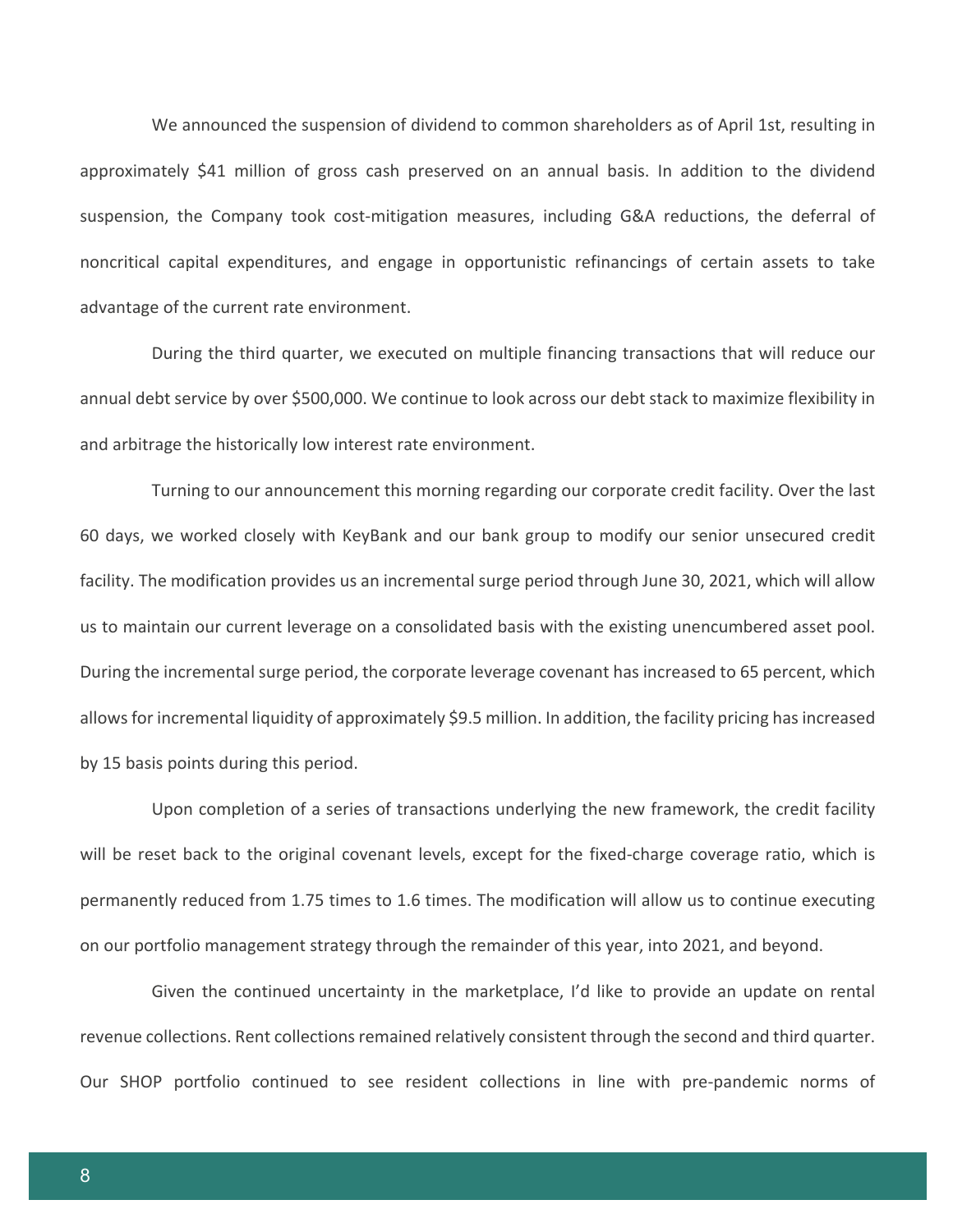approximately 99 percent. On the medical office side, collections in the third quarter were 93 percent, which remained consistent with the second quarter. Lastly, collections in our triple-net portfolio were approximately 84 percent.

And with that, I'll turn it over to Adlai.

**Adlai Chester** — Chief Investment Officer, Invesque Inc.

Thank you, Scott. As of June 30th, our stabilized triple-net portfolio remained consistent in terms of coverage and occupancy with previous quarters. On a trailing 12-month basis, our portfolio-wide EBITDAR and EBITDARM coverage ratios were 1.2 times and 1.5 times, respectively. As of June 30th, our trailing 12-month occupancy for our stabilized triple-net assets and stabilized SHOP assets stood at 83 percent and 81 percent, respectively, while our medical office portfolio stabilized occupancy stood at 86 percent.

As we highlighted at the beginning of 2020, portfolio management is our key focus area. One of those initiatives has been to streamline our relationship with Symphony to position both Invesque and Symphony for long-term success. Symphony has been one of our long-standing operating partners, representing over 70 percent of NOI at the time of our IPO back in 2016.

Since our IPO, we have consistently discussed our desire to reduce the overall percentage of NOI in our portfolio tied to Symphony. As we have grown over the last four years, we have successfully reduced our Symphony concentration to less than 25 percent of our pro forma NOI as of today.

We announced this morning that we have signed a nonbinding MOU with Symphony that puts into place a new framework for our relationship going forward. Under the terms of the MOU, we have agreed to sell a pool of assets to Symphony and to transition a group of assets to a new regional operator that has significant experience operating in the markets where many of these assets are located.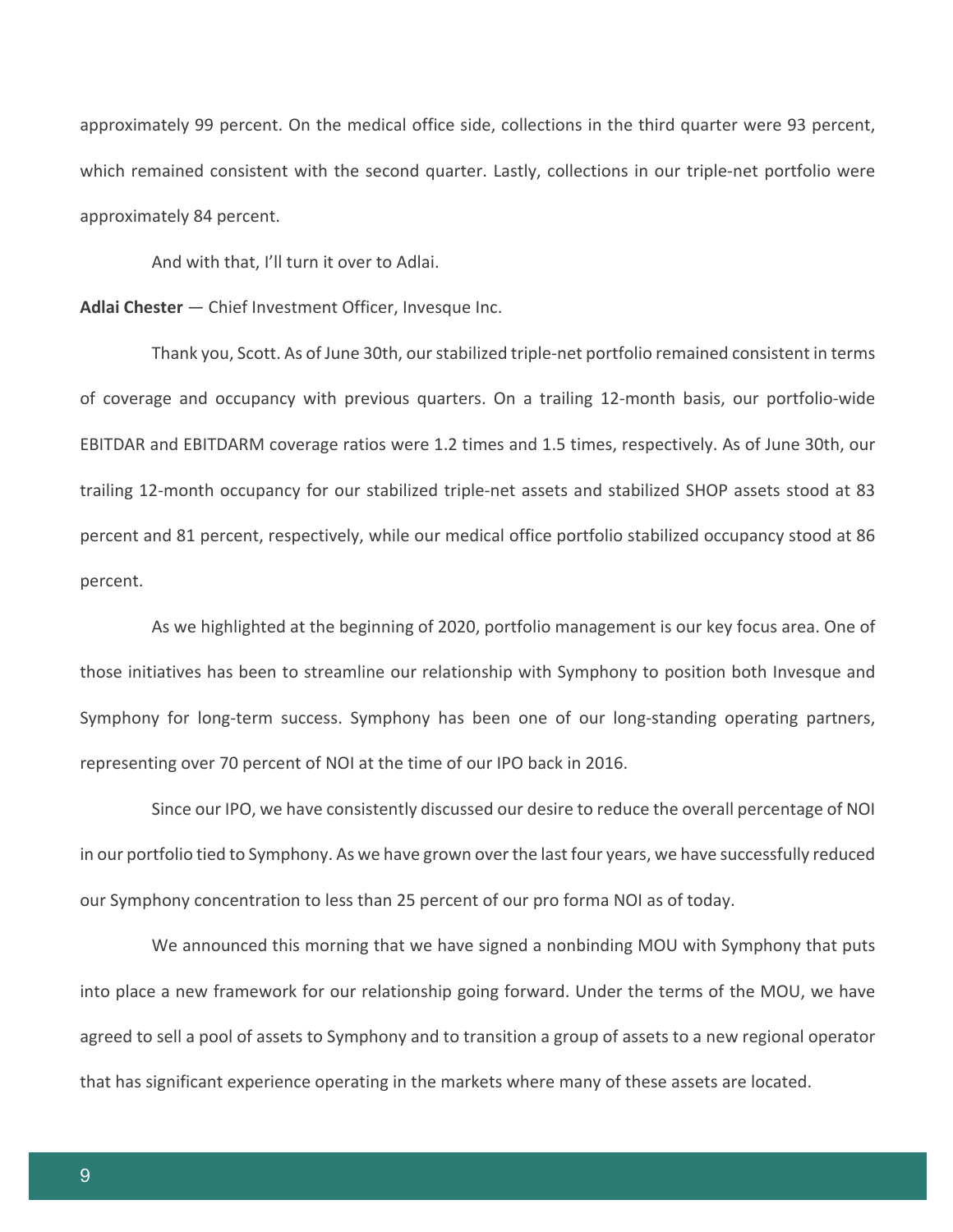Collectively, these asset sales and transition assets represent approximately 50 percent of our assets currently operated by Symphony. For the remaining half of the assets, we will enter into an amended and restated 15-year absolute triple-net master lease with enhanced lease coverage with Symphony. Assuming this series of transactions are completed as currently contemplated, Symphony will represent less than 15 percent of our pro forma NOI. This series of transactions will allow Symphony the flexibility to succeed in the near term, during the pandemic, as well as over the long run.

The transactions will also provide us liquidity, diversification, and better portfolio-level coverage. We expect the Symphony-related transaction to be completed during the first quarter of 2021, and we will report back with more specific details at that time.

As we touched on last quarter, we continue to work closely with Bridgemoor, given the impact the pandemic has had on their operations. The Bridgemoor properties are transitional care assets that mostly serve patients immediately after a hospital stay. The pandemic has significantly disrupted hospital operations nationwide and especially in Texas. As a result, Bridgemoor's operations have suffered far more than our others in our portfolio. During the third quarter, we did not recognize revenue from Bridgemoor and have reserved against the full amount of our working capital loan to Bridgemoor.

We continue to explore all options, including a potential sale of the assets or an operator transition, to ensure we maximize the value of our assets in this portfolio. The combination of the operational performance at certain assets, the deal framework that we have outlined with Symphony, and the macro environment led to valuation adjustments in both investment properties and loan balances. We are confident that the deal we have framed with Symphony will lead to the best outcome for our stakeholders, given the challenging environment, with key benefits including diversification and enhanced near-term liquidity.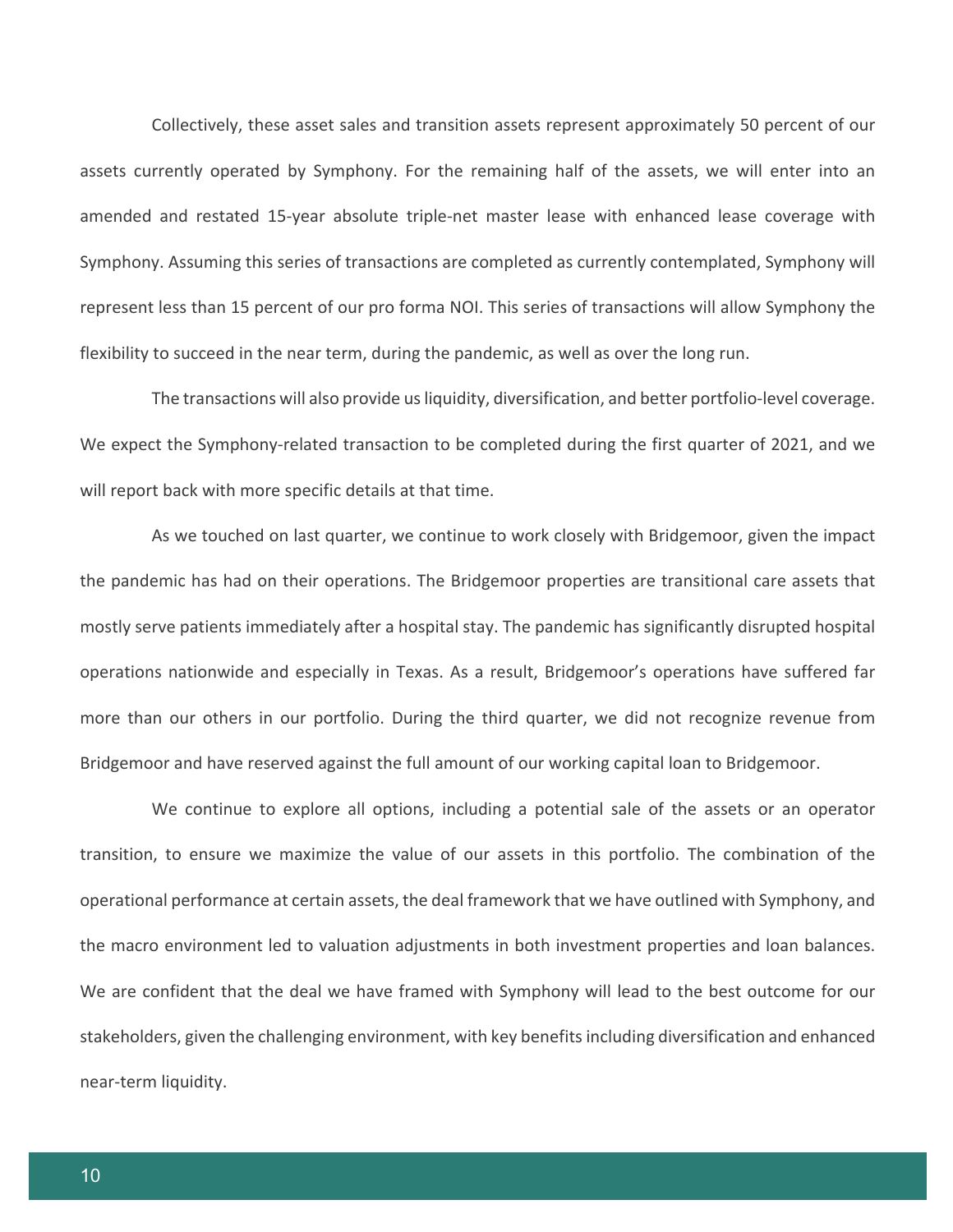Turning to our other portfolio management initiatives, we have executed on numerous asset transitions and sales that continue to enhance the portfolio for future success. During the third quarter, we completed the transition of property management and leasing services for our MOB portfolio to JLL. JLL is a world-class partner that we feel fortunate to have as part of the Invesque family going forward. We are confident that their global reach, scale, and cutting-edge technology will provide many ancillary benefits to us, not only the MOBs, but across our entire portfolio going forward.

Quickly, on our acquisition and development pipeline, remains very light as the pandemic continues to significantly impact the market for seniors housing and skilled nursing. We continue to look for opportunistic ways to deploy capital with our preferred partners in select markets where they desire to grow.

With that, I would like to thank everyone for joining this call.

Operator, please open the line for questions.

#### **Q&A**

#### **Operator**

At this time, I'd like to advise everyone, in order to ask a question, please press \*, followed by the number 1 on your telephone keypad.

And we'll pause for a moment while we compile the Q&A roster.

Our first question comes from the line of Fred Blondeau with iA Securities. Go ahead, please.

Your line is open.

**Fred Blondeau** — iA Securities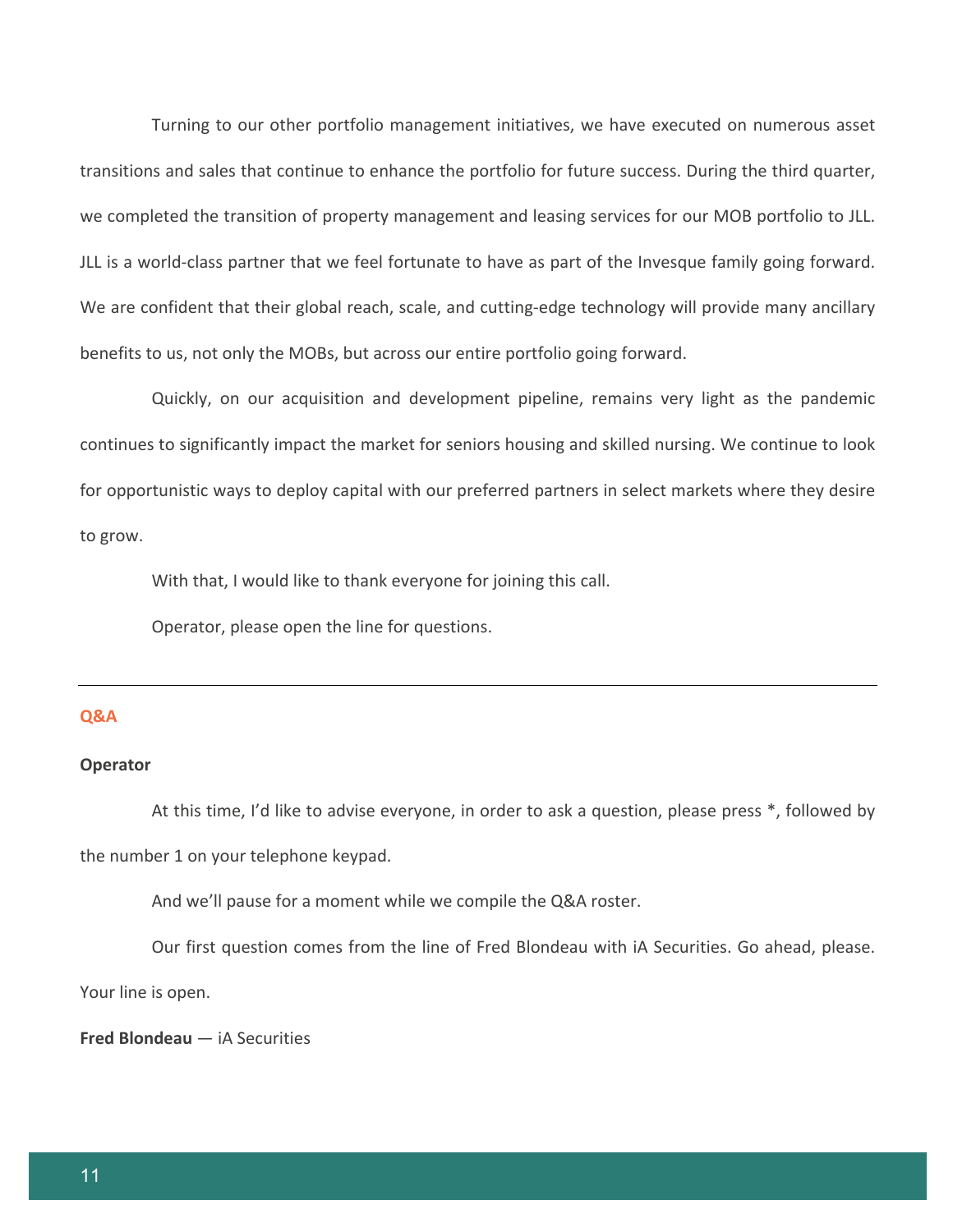Thank you, and good morning. Maybe first on Symcare, could you give us a bit of a rationale behind the timing of the transaction? And also maybe a bit more colour on the terms?

## **Scott White**

Well, morning, friend. Hey. It's Scott. Thanks for joining and thanks for your questions. So I guess two questions in there; one, the rationale behind working with Symphony to come up with a new construct, and then, two, greater clarity around the terms.

But with regards to the rationale, as I stated in my comments, we've been partners with Symphony since pre-IPO. They've been one of our—they were our first operating partner and to this day, one of our largest operating partners.

The skilled nursing portfolio overall across the country, not just within our portfolio, has continued to struggle through this time of the pandemic. We have been in constant contact with Symphony to try to work out a partnership, so that we can make sure they're well positioned to make it through the pandemic, and so that we protect the asset value in those particular assets. We've gone back and forth in terms of different ways to structure that and believe that, ultimately, the best possible outcome is for us to reduce some of our exposure to Symphony. And that's sort of one of the priorities for us as we think about preservation of value within the portfolio.

We also wanted to give Symphony the opportunity for long-term success. We realize that we are at what I believe is a trough in the industry, and to not be there as a supportive partner to help Symphony at a time that they need the help the most is not how we operate, and it's not how we view the world. So the construct is such that we will set them up for long-term success. We'll create a new structure that we believe is fair and reasonable and long-term sustainable.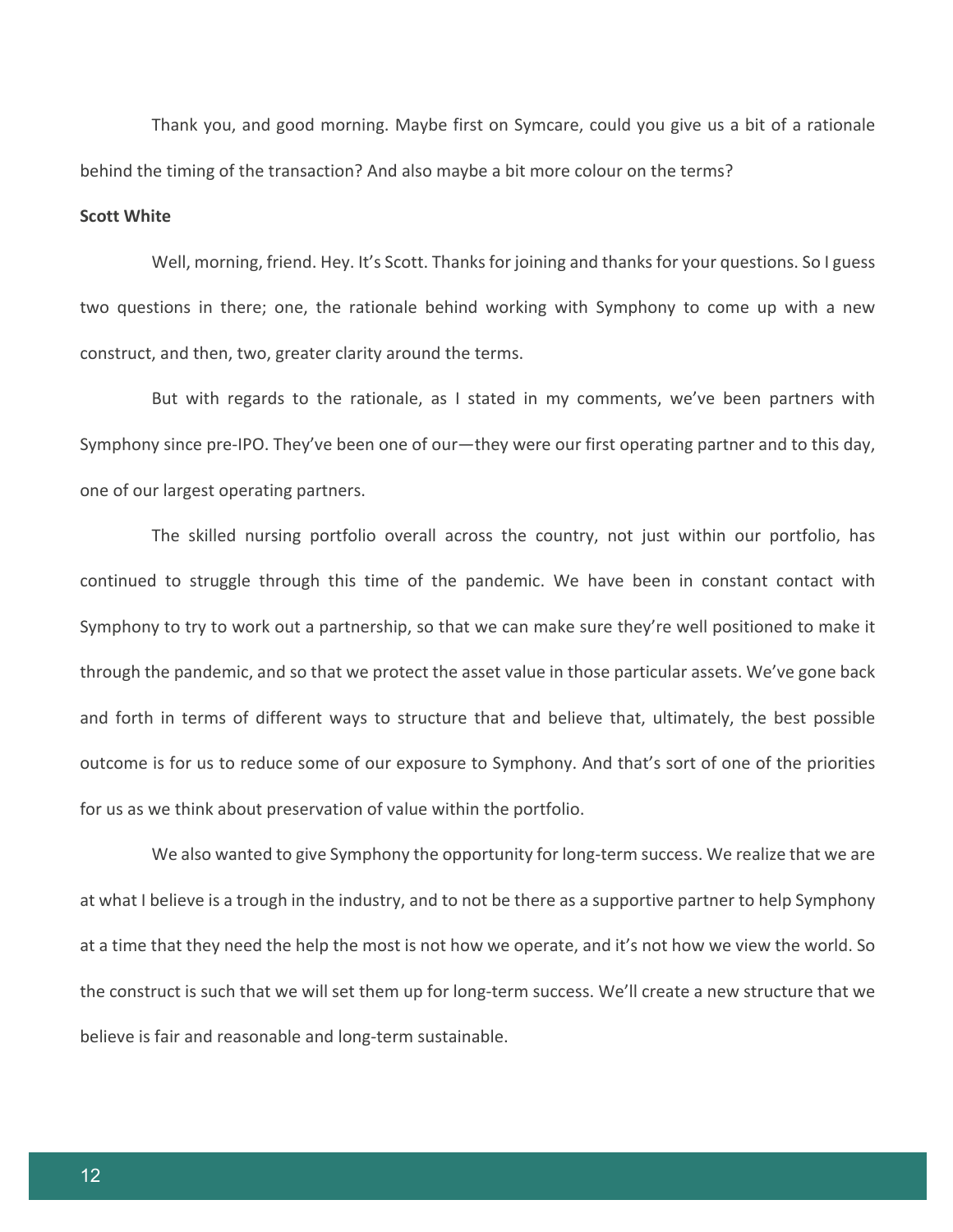We'll reduce the overall exposure, one, to skilled in our portfolio because we're selling off some assets; and two, to Symphony, so that we reduce or mitigate concentration risk. As Adlai said, when we started this company five-ish years ago, over 70 percent of our NOI was from Symphony. And I said from the beginning that it was important to our investors that we reduce the risk exposure associated with any particular operator—not necessarily just Symphony, but any operator. And over the course of five years, we've reduced it from 70 percent to what we believe will be below 15 percent.

With regards to greater specificity around the transaction itself, I'm not prepared to offer that today. We're still documenting and finalizing. As we made clear in both our earnings release and in our comments this morning, right now, we're at the stage of a nonbinding memorandum of understanding.

#### **Fred Blondeau**

Mm-hmm.

## **Scott White**

I feel confident that the structure and the terms that we've agreed to will be finalized, and that in the next, call it, 60 days or so, we'll put out greater specificity around exactly what the transaction looks like, but I think it would be premature at this stage.

#### **Fred Blondeau**

Mm-hmm. No. That's totally fair. But is it fair to say that these discussions were related to the current environment? Or you began—like the discussions began pre-COVID? Or even last year?

#### **Scott White**

Well, when you talk about discussions, we have ongoing discussions with all of our operators on a regular basis. We have a dedicated portfolio management team that talks to our operators on an at least quarterly, and a lot of cases, monthly basis. When you think about our portfolio and how much exposure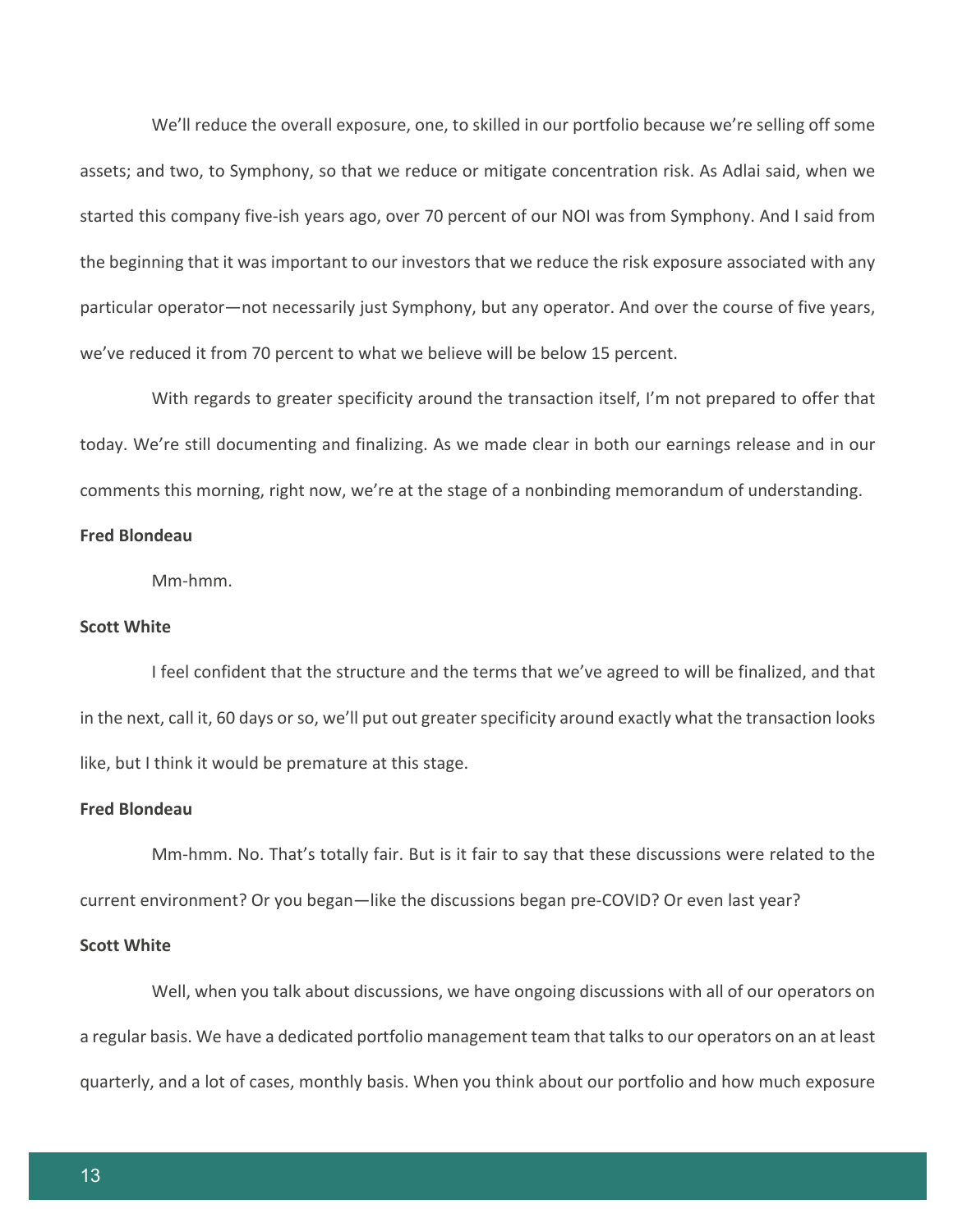we have had over the years to Symphony, you could be certain that we had greater level of conversations, more frequent conversations, greater level of monitoring as it related to Symphony.

And as I said, look, they've been with us since pre-IPO. There's a close personal—

#### **Fred Blondeau**

Mm-hmm.

## **Scott White**

—relationship there. We have a great deal of respect for Symphony. So those conversations have been ongoing, I'd say for five years, quite frankly, and really, we needed to work hard to find a solution in light of the pandemic. There is no doubt that the pandemic has really put a burden on the skilled nursing industry.

This is not unique to Symphony; across the industry, as I noted in my comments. We're at historically low occupancy levels and Symphony wasn't immune. They fought hard and did the best they could to keep everyone safe in the buildings and to keep those beds as full as possible. But the reality of the environment is it's just not sustainable, and that's why we wanted to work with them to find something that is.

#### **Fred Blondeau**

And so what should we expect in terms of the balance of your exposure to Symphony? I mean, how does it compare to the assets being sold?

#### **Scott White**

So post—

## **Fred Blondeau**

I mean, in terms of the expected performance, given the context?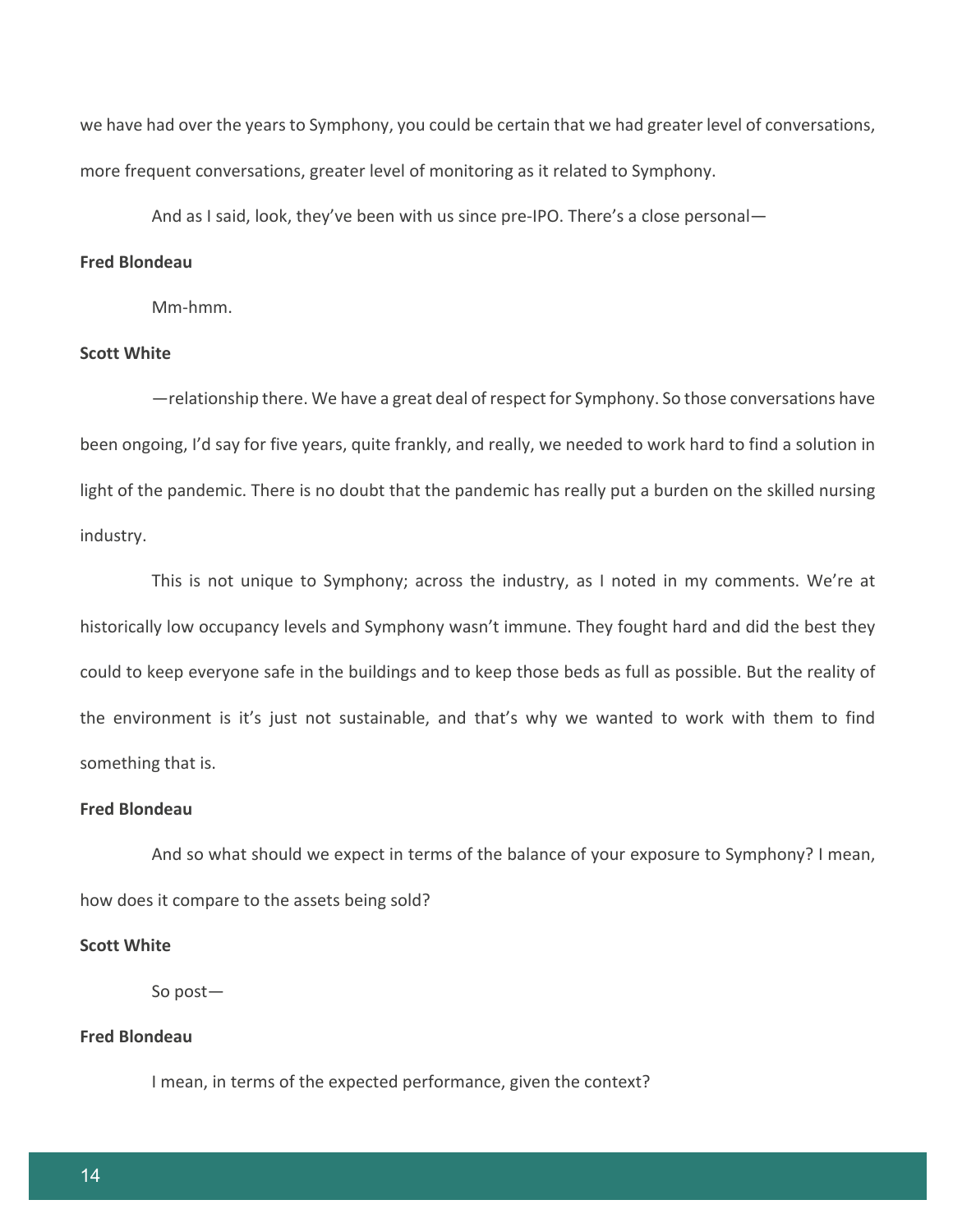#### **Scott White**

I'm not sure I understand the question.

## **Fred Blondeau**

Yeah. What should we expect in terms of performance of the remaining—your remaining exposure to Symphony—

## **Scott White**

Got it. Got it. So—

## **Fred Blondeau**

—after—okay. Got it.

## **Scott White**

Yeah. No, that's a great question, and the answer is we expect much better performance longer term. That's why we went into this is that we wanted to set this right for long-term success. We will be entering in or modifying the existing lease agreement such that we will position it so that we expect them to be able to meet the obligations of the lease long term and that we don't expect to be revisiting this quarter after quarter.

#### **Fred Blondeau**

Mm-hmm. And is it fair to say that the remaining exposure would be a long-term … like more a long-term holding for you guys? Or—

#### **Scott White**

Yeah.

## **Fred Blondeau**

—what would be the ultimate goal there, I guess?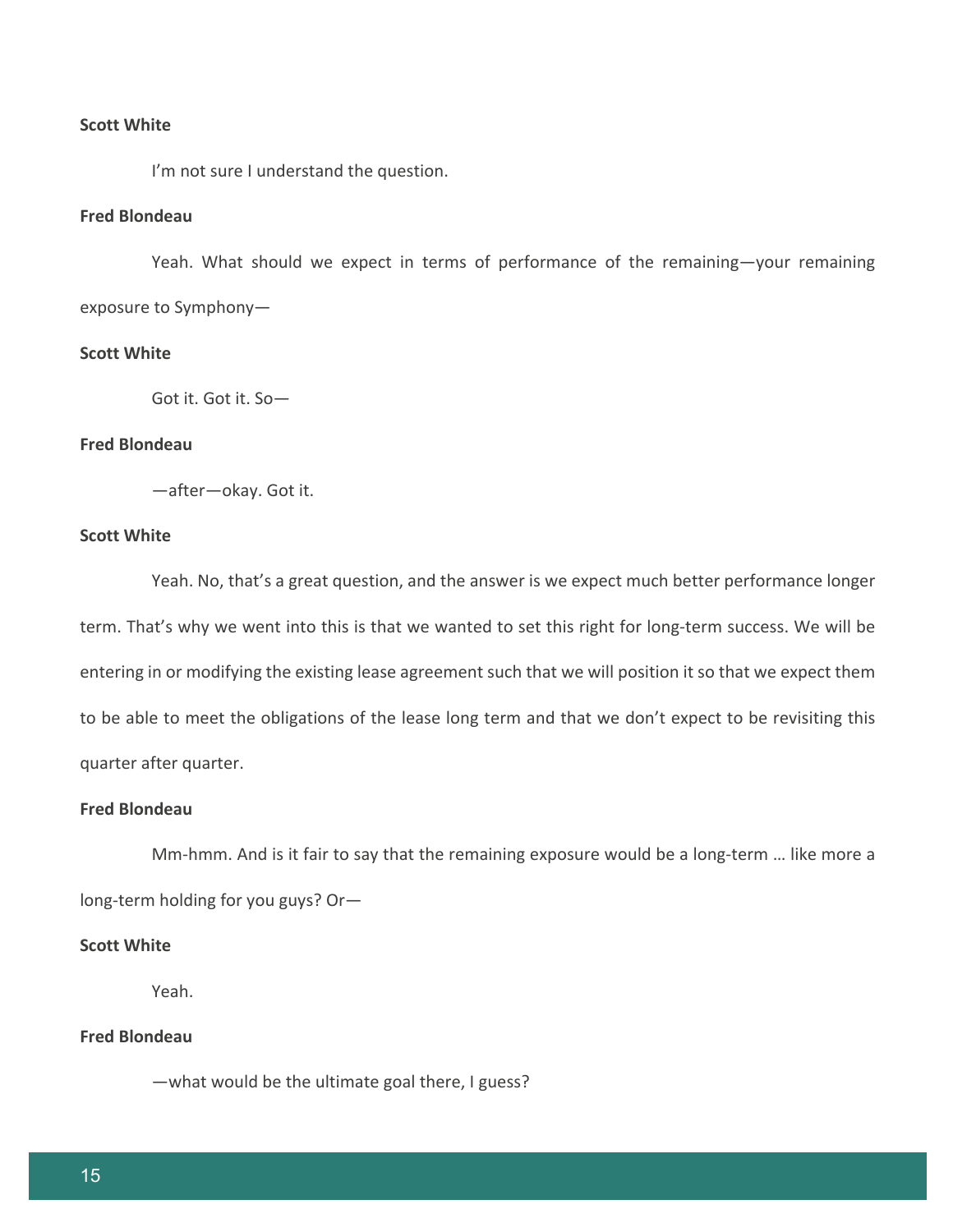#### **Scott White**

So yes, we are going through this exercise to come up with a new construct for long-term success. If we didn't want to be a long-term partner with Symphony, then we'd find a solution that worked for both of us where we'd exit the portfolio entirely, but that is not our goal. Nor is it our goal—and I'll be very clear about this—to come up with a construct that fixes things for the next quarter to year. This is an expectation that we will be partners with them in a mutually beneficial manner for the long term.

#### **Fred Blondeau**

Mm-hmm. Okay. So just—I'm abusing your time here—but just to be clear—

## **Scott White**

No, no, no. Take your time.

#### **Fred Blondeau**

—we won't hear about Symphony in 2021, more or less. Is that what you're saying?

#### **Scott Higgs**

Well, I think you're going to-you'll see announcements of-

## **Fred Blondeau**

We're not—it should be fixed for the long term?

#### **Scott White**

That is my goal. So you'll hear announcements about us finalizing this transaction, which will

certainly bleed into 2021.

## **Fred Blondeau**

Mm-hmm.

## **Scott White**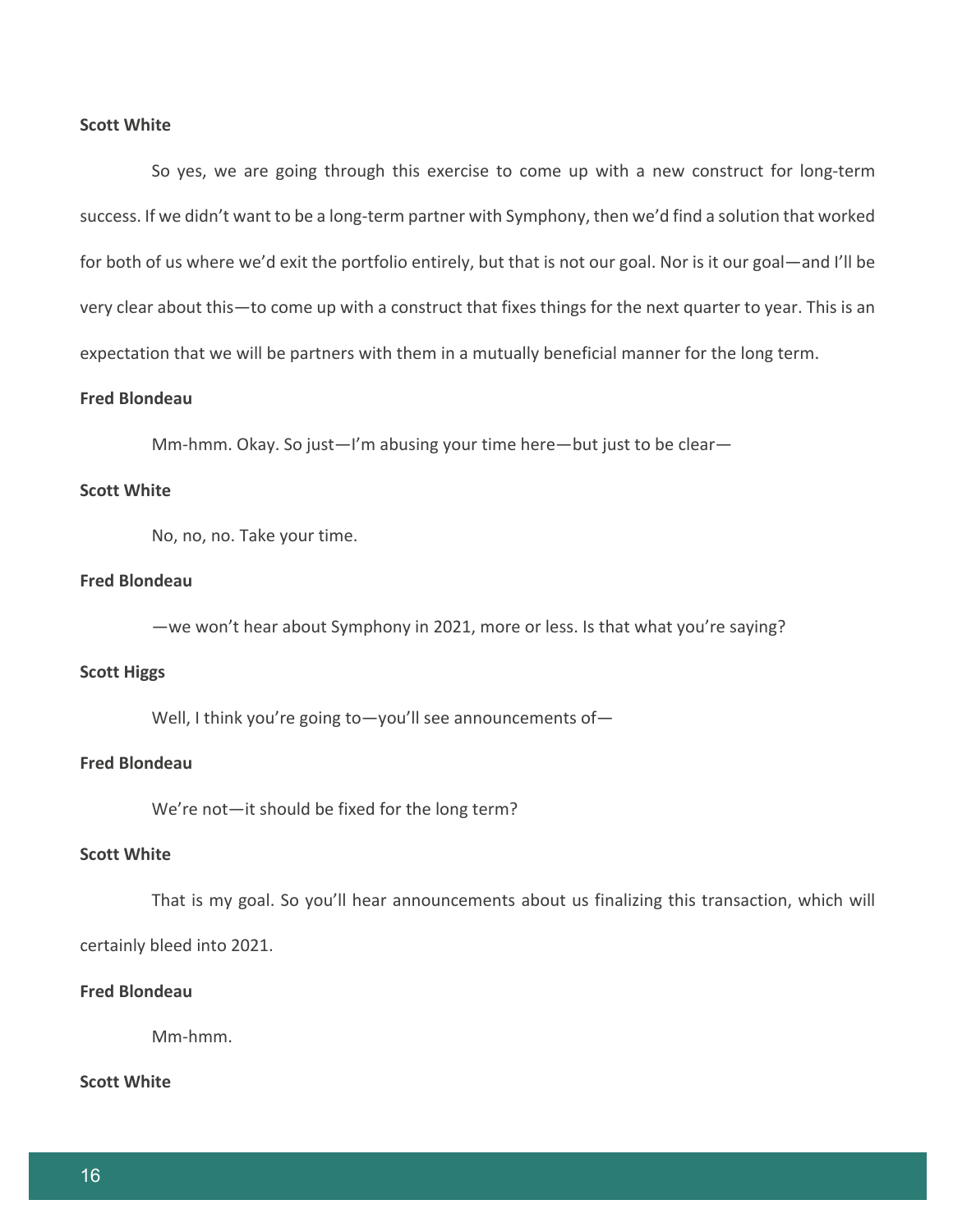But to be clear, by the time we get to 2021, we look into 2022, I don't expect—

## **Fred Blondeau**

Mm-hmm.

## **Scott White**

—this to be a primary topic. If nothing else, Fred, there'll be—

#### **Fred Blondeau**

Mm-hmm.

#### **Scott White**

—reduced exposure. So what's part of the reason we talk a lot about Symphony? We talk a lot

about Symphony because at one point they were 70 percent. And then at one point they were 50 percent.

And then, up until recently, they were more than a quarter of our portfolio. So I think it's important—

## **Fred Blondeau**

Mm-hmm.

## **Scott White**

—for our investors to understand with such a large concentration risk, look, we talk a lot about Commonwealth. Why?

#### **Fred Blondeau**

Mm-hmm.

#### **Scott White**

Because when you look at Commonwealth and you look at Symphony, combined they're 50 percent. As you mitigate or reduce the percentage exposure they are to the portfolio, I think it'll be less relevant and investors will be less focused on what is going on there in particular.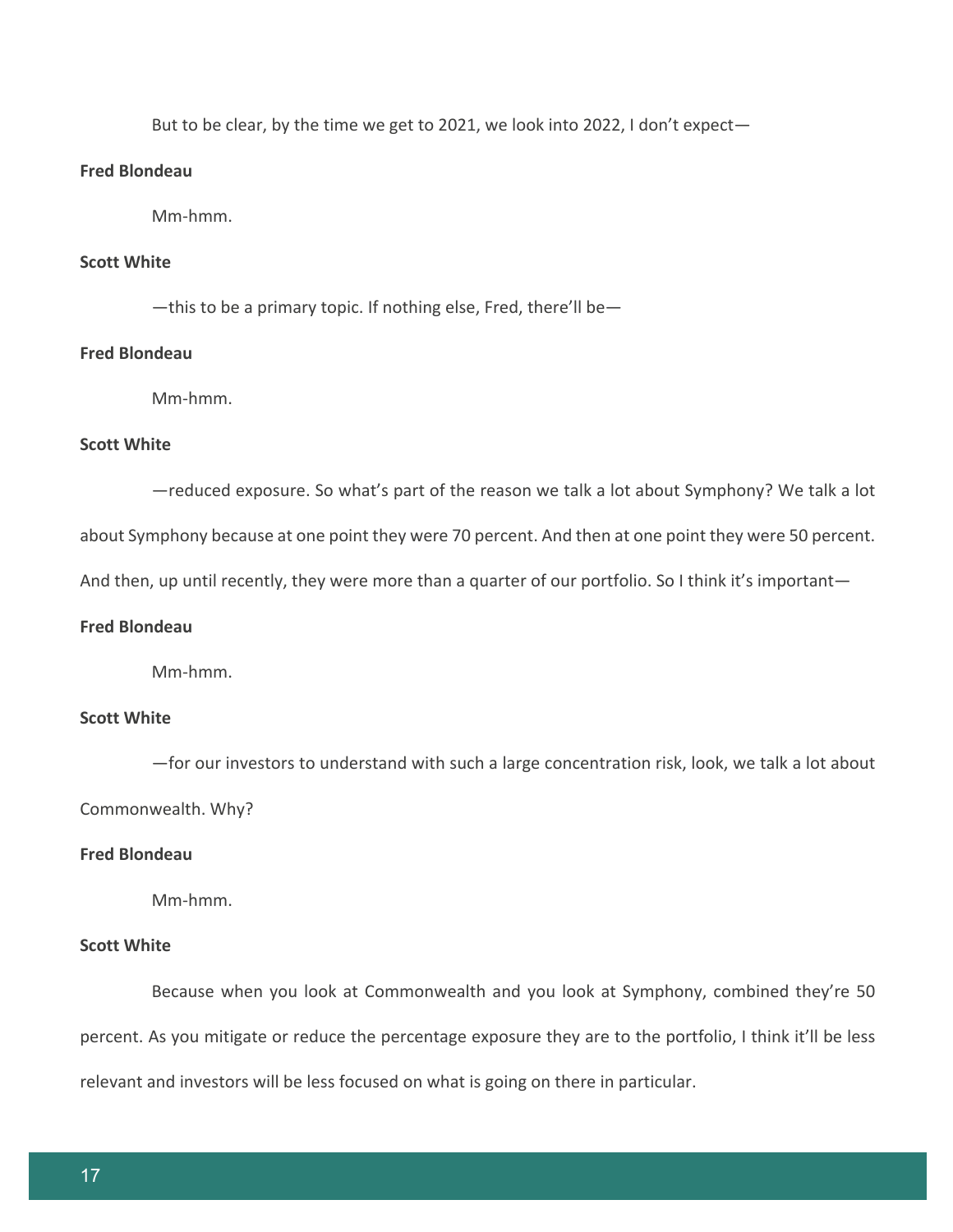## **Fred Blondeau**

Mm-hmm.

## **Scott White**

I also want to clarify one other thing that, Fred, you're asking in terms of long term. We're entering into this with a long-term hope and expectation for success, but we also are constantly opportunistic. And to the extent that it—

## **Fred Blondeau**

Mm-hmm.

## **Scott White**

—makes sense for us to do something different, we're always open to exploring opportunities.

#### **Fred Blondeau**

Mm-hmm. Well, that's great. Thank you. That's it for me.

## **Scott White**

Well, great. Thanks so much for the questions, Fred. Take care. Have a good one.

## **Fred Blondeau**

Yeah. You, too.

## **Operator**

And again, as a reminder if you'd like to ask a question, please press \*, followed by 1 on your

#### telephone keypad.

Our next question comes from the line of Chris Couprie with CIBC. Go ahead, please. Your line is

open.

**Chris Couprie** — CIBC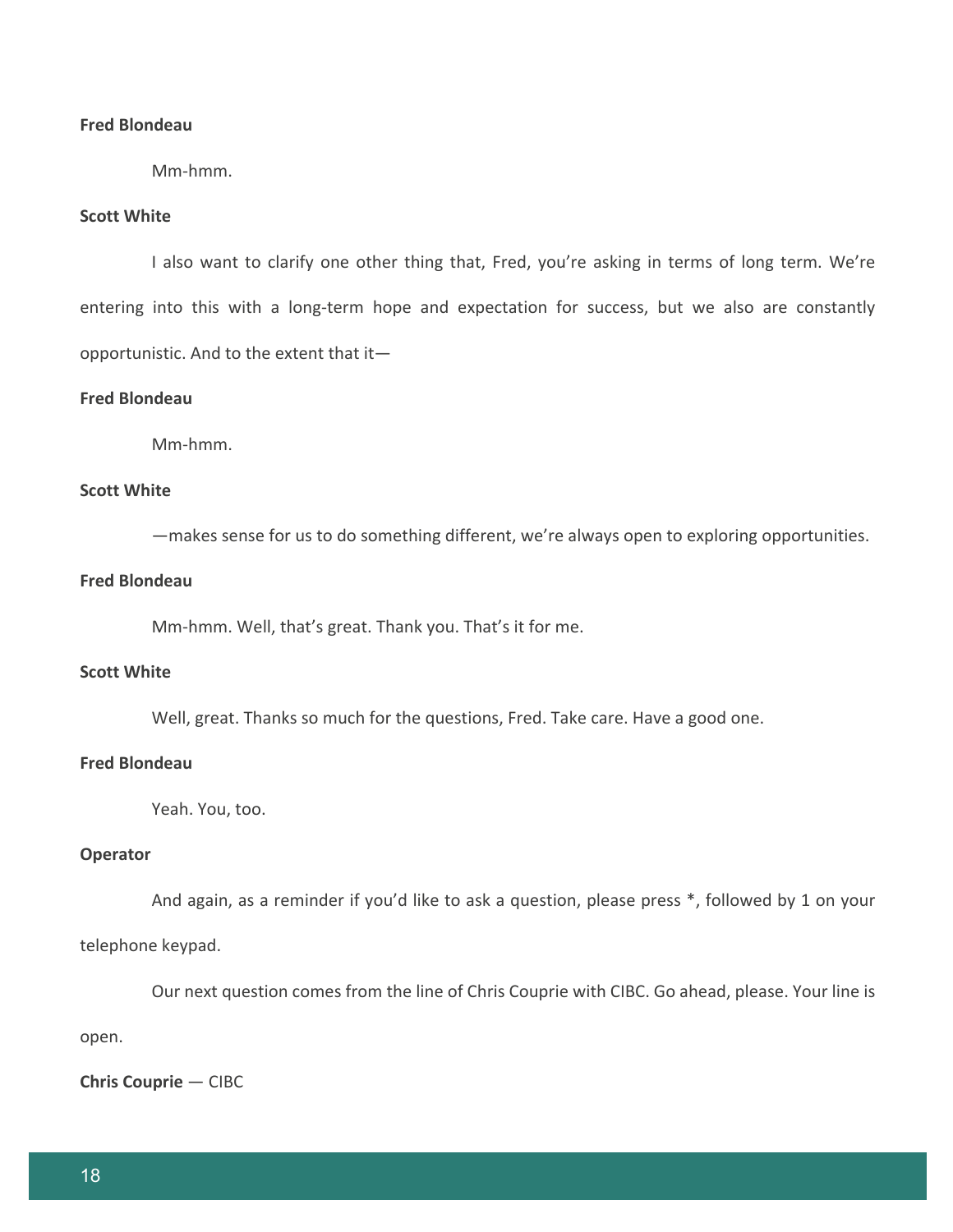Good morning, gents. Just wanted to maybe follow up a little bit on what Fred was asking regarding the MOU. Just wanted to get a clarification for my understanding. So right now Symcare is, call it, less than 25 percent of pro forma NOI and post the transaction it's going to be under 15 percent of pro forma NOI. I guess like my question is is the NOI changing in that calculation? Are we looking at two different pro forma NOIs? Or is it, let's just say, you're doing \$100 million of NOI, you're expecting to continue to do \$100 million of NOI, it's just that Symphony will do 15 as opposed to 25 percent?

#### **Scott White**

That's a great question. And for clarity, both the numerator and the denominator in your NOI calculation will have to change because we said we're selling off some of the assets. So by definition, we're selling off some of the NOI.

## **Chris Couprie**

Okay. Got it. And then just in terms of what the balance sheet impact might look like post the transaction, any colour there?

#### **Scott White**

So I'd say a couple things. One, obviously, there'll be a reduction in overall asset value because we're selling off some assets. Secondly, we will have—we expect to have cash proceeds from the sale of those assets that is right now our intention to delever our balance sheet with. So without getting into specifics because I do think that's a bit premature, if you were to project forward on a pro forma balance sheet, you'll see a reduction in asset value, as well as a deleveraging event.

## **Chris Couprie**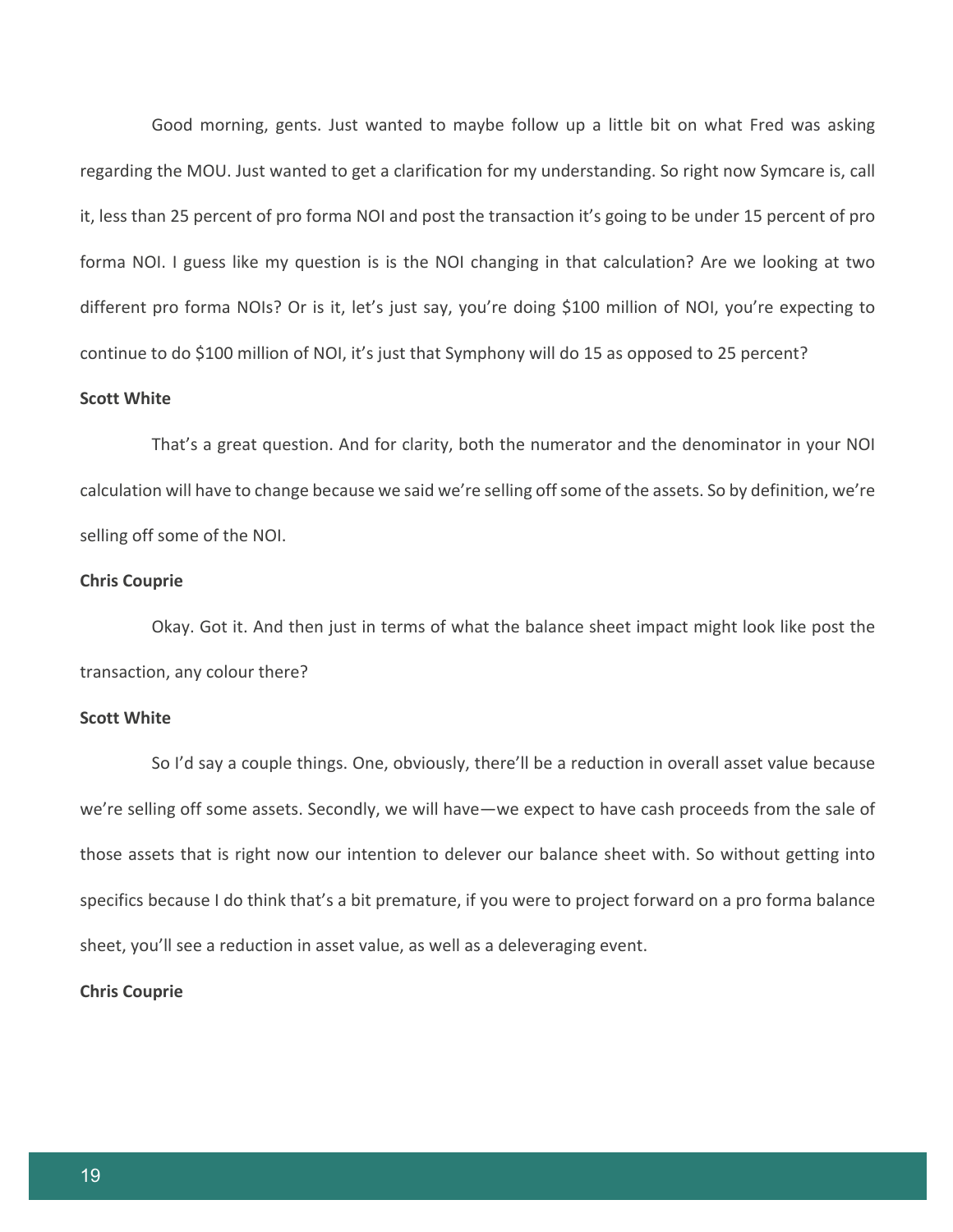Okay. In terms of the properties that may be assumed by another operator, would they be on the existing terms or would you have—that you currently have with Symphony—or would they be under new arrangements?

#### **Scott White**

It would be a new lease that we'd enter into with a new operator.

#### **Chris Couprie**

Okay. And then a question regarding Commonwealth, a couple things. I guess, the resident revenue was up quite nicely sequentially. I may have missed it in your opening remarks, but did occupancy improve sequentially there? Or is there something else that drove that revenue increase?

#### **Scott White**

So the revenue increase was driven by two—well, I'd say the NOI increase was driven by two things: one, a clear focus on expense control; and two, they have been able to push rates. They've been able to—they reconstituted their rate structure at the beginning of this year pre-pandemic and they've been able to hold that rate. So unlike some of the competitors in the industry that have had to cut rates to fill beds, Commonwealth has not.

There has been a minor decrease in occupancy. If I'm not mistaken, I believe it was 10 basis points quarter over quarter. But basically, occupancy has been flat. I will tell you that it is going to be challenging to maintain that occupancy. As I project out into Q4, I do expect to see a continued decline in occupancy. But so far quarter over quarter, the occupancy dip has been fairly small, 10 basis points. And most of the NOI improvement, 370 basis points, has come as a combination of both top-line revenue growth associated with rate, as well as a very careful managing of expenses.

#### **Chris Couprie**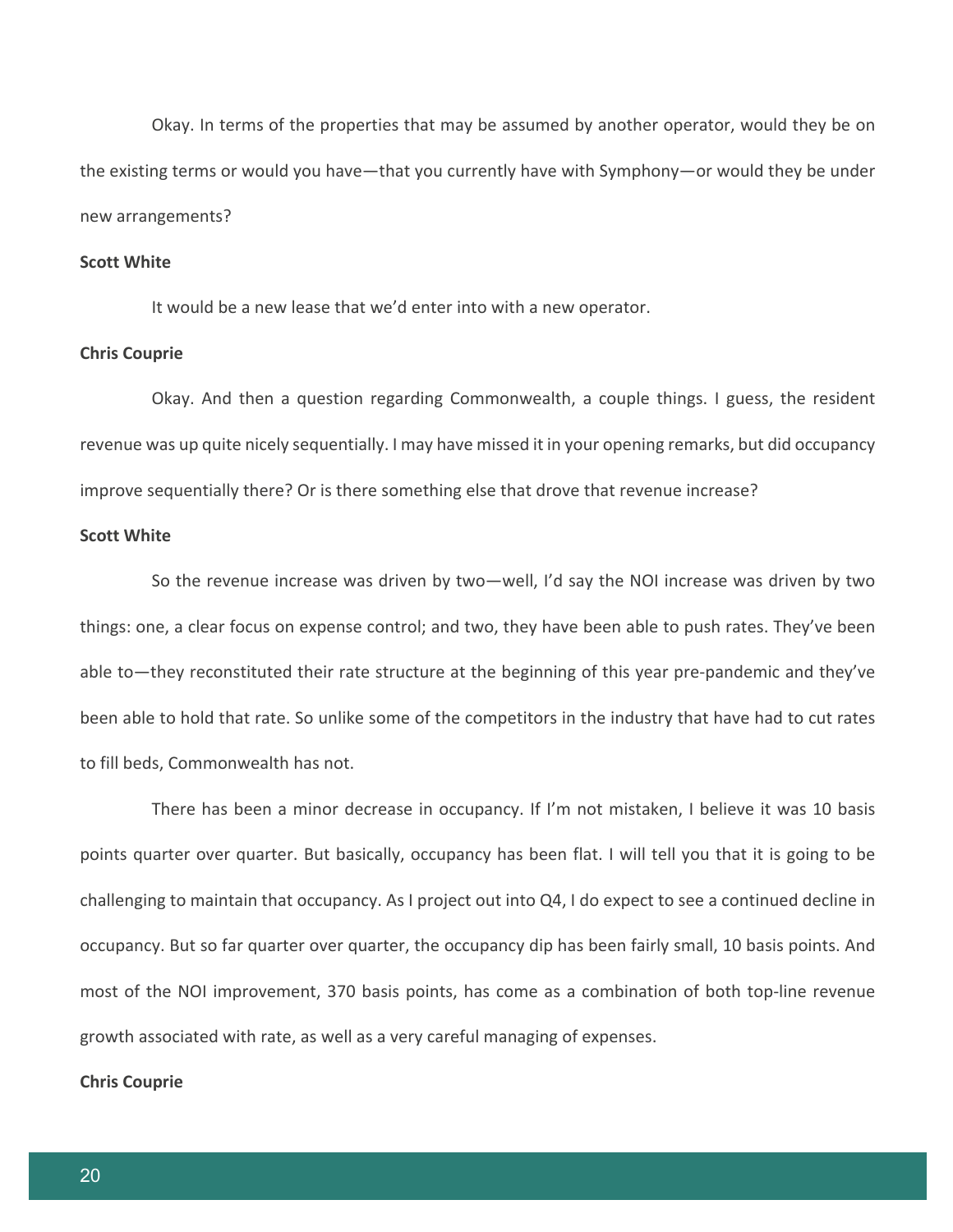Okay. That's great. And then with respect to the COVID-19 relief that Commonwealth received in the quarter, is there an expectation that there's going to be more of that in the future?

## **Scott White**

So there is an expectation of some continuing support from the government. Commonwealth and others have applied for the next phase of government support and we do expect some; not as much as we've seen historically. So to be clear, the numbers that I just gave you, Chris, the 370 basis points in NOI improvement, that does not include any government funding or support.

#### **Chris Couprie**

Yeah. No, I get that. So like that, call it, \$3 million or so, \$2.5 million of support that you got in the quarter—

## **Scott White**

Mm-hmm.

## **Chris Couprie**

—should we expect a similar magnitude or similar amount Q4?

## **Scott White**

Yeah. No. At this point in time, I wouldn't expect a similar magnitude. I do expect some more, but not of that magnitude. But again, I think it's an ongoing discussion here in the United States. What I can project right now, Q4 will be smaller. But as you're aware, with the change in the administration and a continued talk about ongoing relief, I wouldn't count anything out. But to be clear, I'm not expecting another large reimbursement.

#### **Chris Couprie**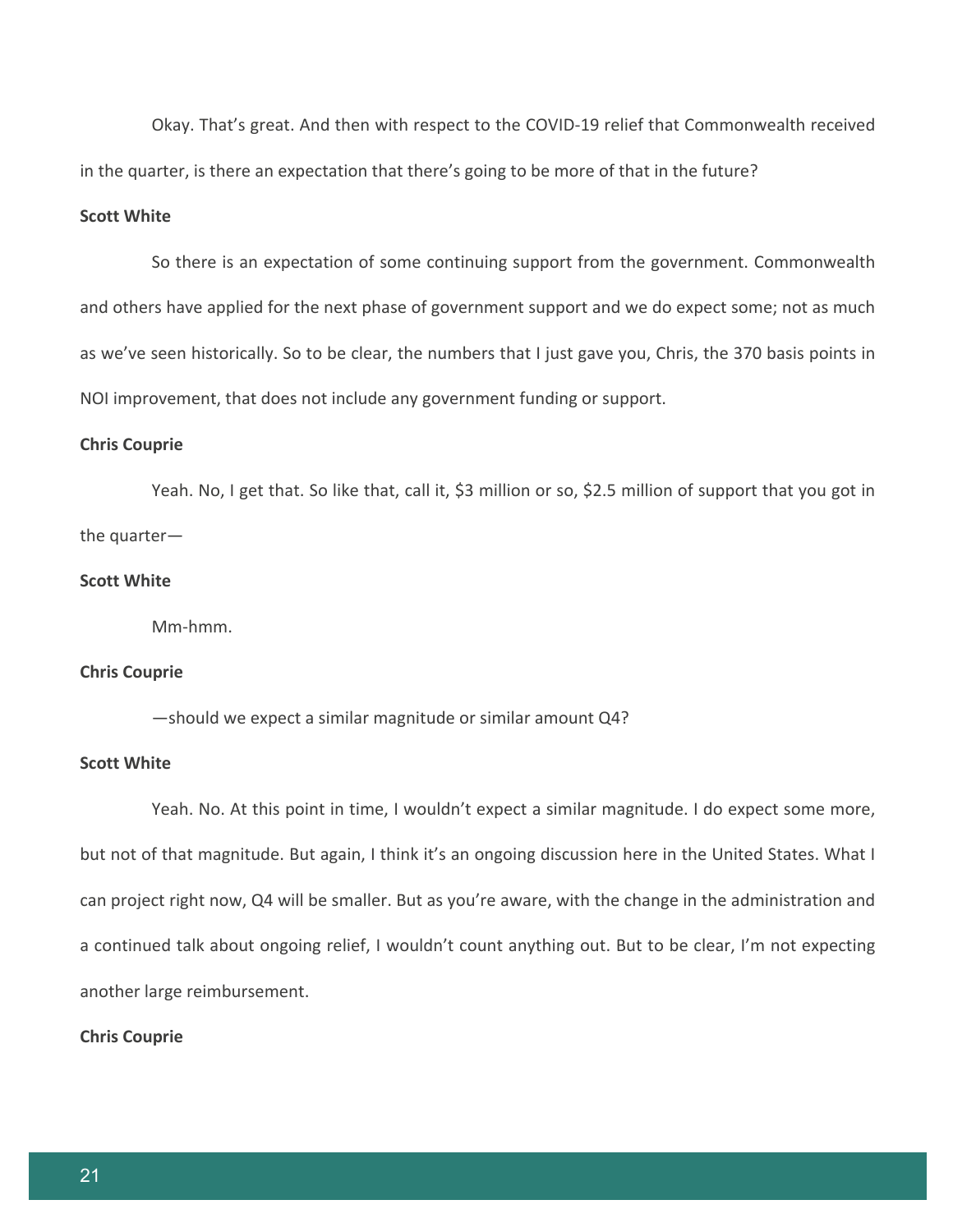Yeah. Projecting anything beyond the next couple months is a challenge right now for this industry, no doubt. And then my last question is regarding the mezz loan portfolio. You highlighted the working capital loan to Bridgemoor being written down, but looks like there was—there must have been some other loans where you took some provisions this Q. Just any colour there, please? Thanks.

## **Scott White**

Mr. Higgs, you want to take that one?

#### **Scott Higgs**

Sure. Yeah. Chris, yeah, I mean, look, so Bridgemoor is certainly a component of that charge. And I'd say just generally as we look at the landscape and the risk assessment associated with certain cash flow supporting the repayment and so on, just with the uncertainty in the current environment, I think that's driving our risk assessment and, ultimately, impacting the charge and the valuation reduction kind of across multiples of that portfolio.

#### **Chris Couprie**

Okay. And then maybe just one more for me just on the fair value adjustment. I think you highlighted a bit of cap rate expansion and a bit of impact from the MOU. Any way to unpack that at all for us?

#### **Scott Higgs**

It's similar. I mean, it certainly—

#### **Scott White**

Well, I think-yeah. Sure. Sorry. Certainly, the impact of the transaction with Symphony is impacting that number. But again, it's risk assessment and cap rate expansion across particularly in the skilled nursing bucket. But also just generally, it's the consistent process we do every quarter and looking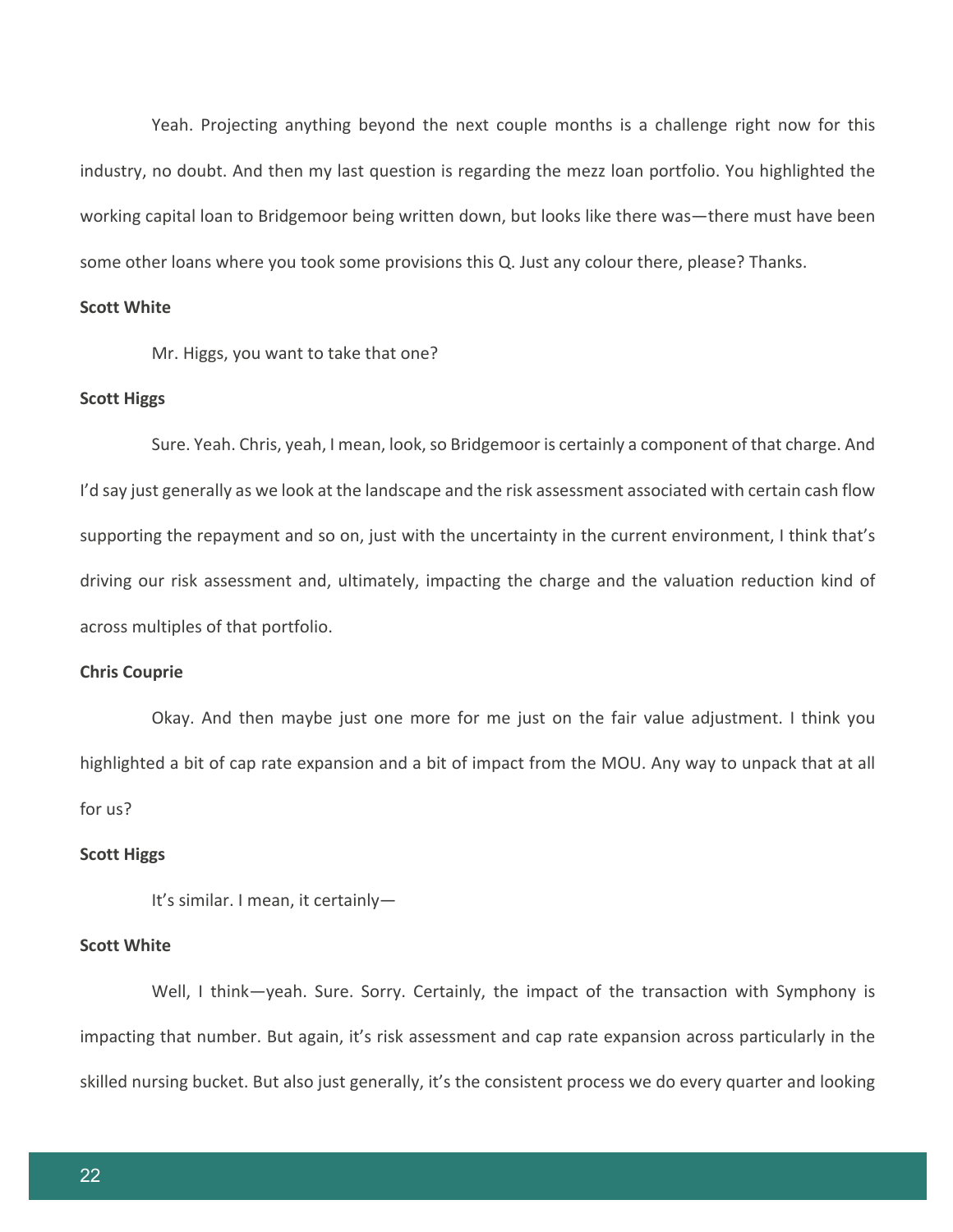at cash flow projections over the next 12 months, for example, and assessing those risks and the cash flows and also addressing the cap rate that way. So all of that kind of is rolled into what you see going through there this quarter.

#### **Chris Couprie**

So just with the fair value, what part of the fair value adjustment reflect the expected—the expectation of the new lease terms essentially?

#### **Scott White**

Yeah. Okay. I think that's—there's no doubt that's part of it, but I think what Higgs was trying to make clear is it is more holistic. So that write-down isn't exclusive or specific to what we're doing with Symphony. And we take a look at our entire portfolio on a quarterly basis and assess the fair value. In this market, as you just said, it's hard to project forward two or three months. I think I would comfortably say we've taken a fairly conservative approach to say, look, it is hard to project what the forward cash flows are going to look like. It is hard to project what valuations are going to be like.

I do firmly believe we are at a trough. I can't tell you whether that trough is three weeks, three months, or three years, but we are at a trough. So we've taken a fairly—and here's where I want to be careful, but conservative aggressive—but a fairly fair—I guess that's probably the best approach—to say, look, right now with the uncertainty as you look out on the horizon with—there aren't a lot of deals that are happening. So you can't say, well, here are the cap rates on the last three or four deals and that's what we would apply.

We put it all into the mixer. We have appraisals done on a regular basis. We try to see if there are trades in the industry what are they trading at and apply a cap rate. And then we look asset by asset, so this isn't just Symphony. This isn't just Symphony, or Bridgemoor, or any of the other things you talked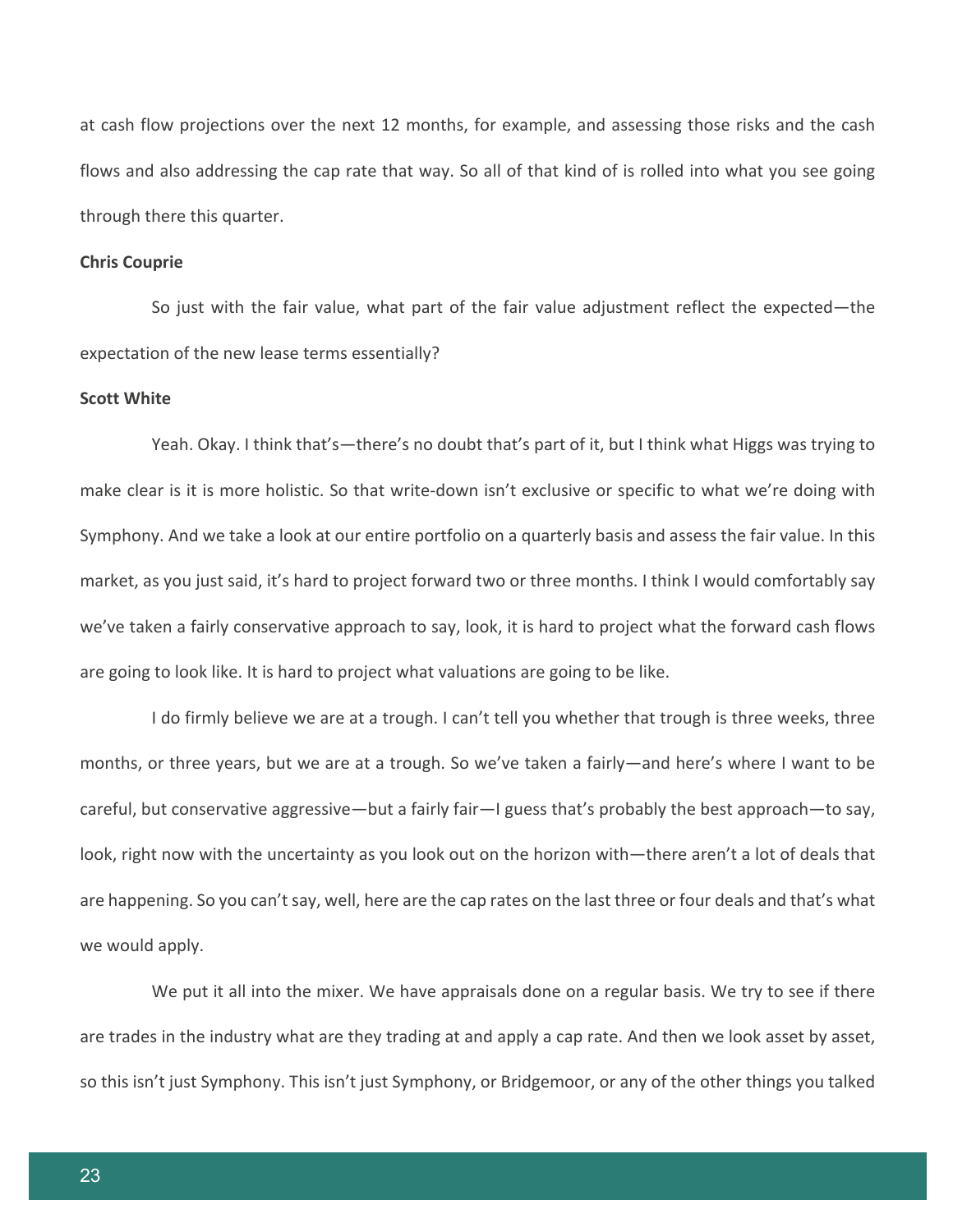about. Literally asset by asset as a management team we go through and we say here are cash flows for the last 12 months. Here's what's going on in the facility right now. Here's what the occupancies are. Here's what we believe on a go-forward basis. And what is the appropriate cap to put to that? There's certainly some art and some science, but I'm very confident and comfortable that we're taking an appropriate write-down associated with where we are in the cycle.

## **Chris Couprie**

Perfect. Thanks. I'll turn it back.

#### **Scott White**

Thanks so much. Take care.

#### **Operator**

Our next question comes from the line of Mark Rothschild with Canaccord. Go ahead, please. Your line is open.

#### **Mark Rothschild** — Canaccord

Thanks, and good morning. Maybe just—

## **Scott White**

Good morning.

#### **Mark Rothschild**

—before we move away completely from Symphony, if you can give maybe even just a range? I know you can't be that specific now on the equity value of the assets that'll be sold. And then in regards to the entire portfolio that they manage, if you want to break out which assets will be sold or not, what would the coverage ratios be like currently?

## **Scott White**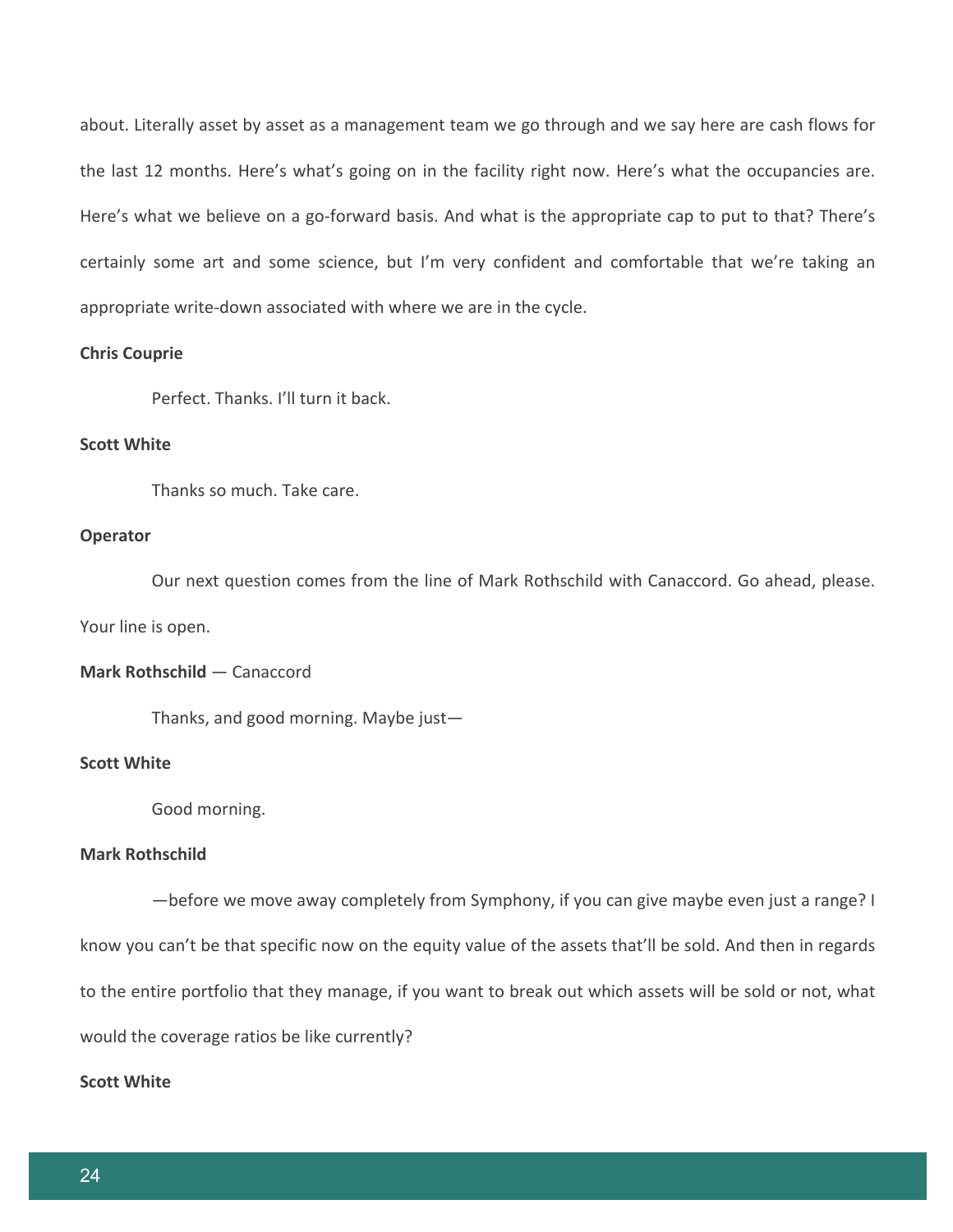Yeah. Mark, I certainly appreciate the nature of those questions, but I'd rather not discuss that yet until we finalize all the terms of them.

## **Mark Rothschild**

Can you disclose what the coverage ratios are at those assets?

## **Scott White**

Again, I will do more of that once we finalize it, but I just—I think it's a little bit premature. Just so I'm really clear, and I tried to be clear on both the earnings release and on my comments before, we've entered into a nonbinding memorandum of understanding. I feel very confident, given our relationship with Symphony and how long we've known them, that this'll come to fruition. But for me to start projecting out the terms that we've come to and then for me to come back and tell you in a few weeks that I was just kidding, I think would be inappropriate.

I think it's best for me to say now that we have a wonderful relationship with them, a great working partnership. We believe we reached an agreement that is mutually beneficial to both sides. And most importantly, it mitigates the overall risk and sets them up for long-term success.

## **Mark Rothschild**

Okay. With any of your other operators in your portfolio, are there others that might also be having some notable financial distress now that you might have to rework the relationships?

#### **Scott White**

So right now, we are not in discussions with anyone else and it is my hope and expectation that that will remain the case. There's no doubt that we have exposures across the portfolio that are challenged, right? When occupancies are at all-time historical lows—I don't even mean in this cycle; I mean all-time historical lows—the industry itself is facing headwinds. The good news, I think, is that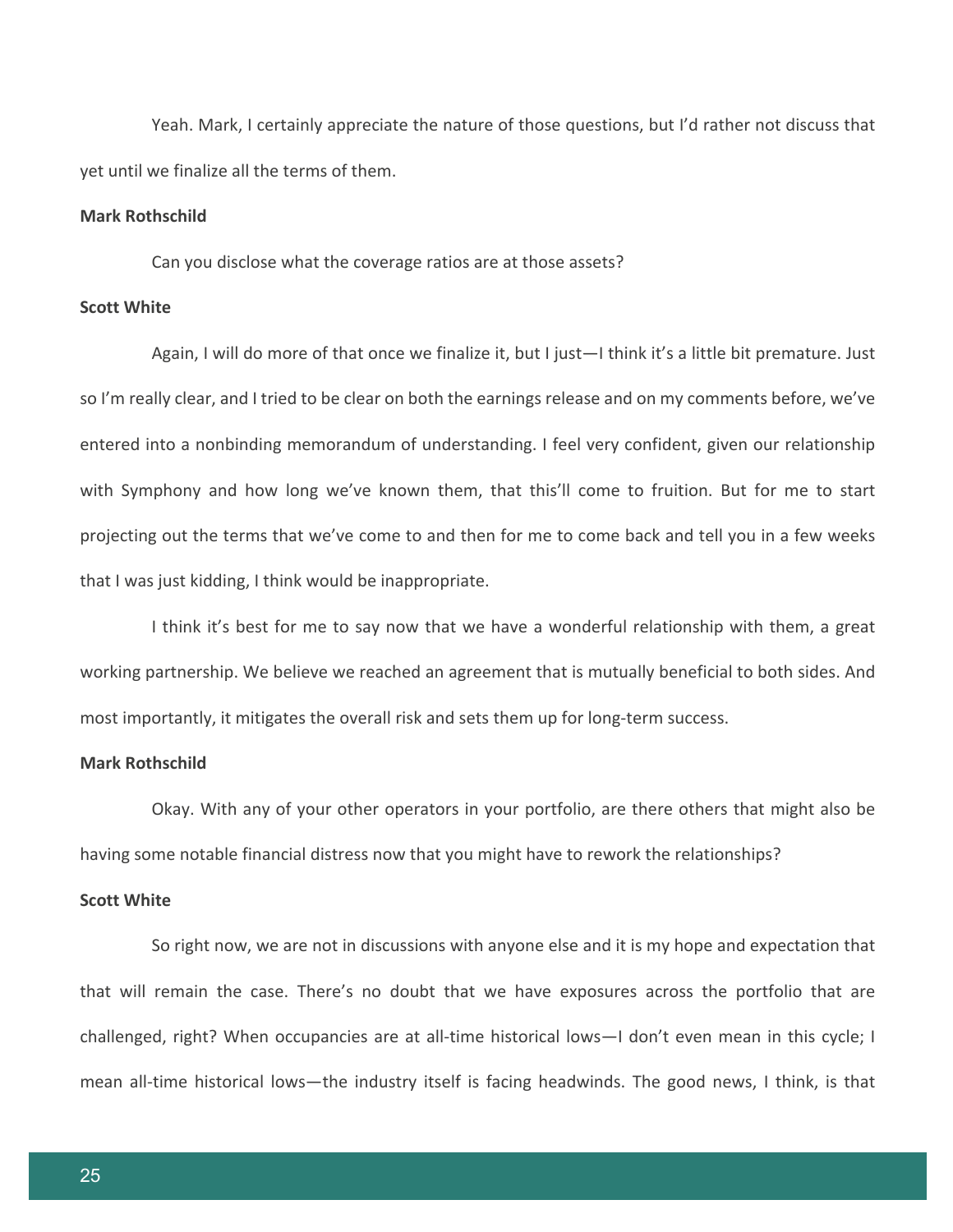we've—it appears we've bottomed out, although I want to be careful saying that because every headline I read today is about how COVID is spreading rampantly through the United States and you're going to have more shutdowns.

By definition, with more shutdowns the industry is going to struggle more. I am very optimistic that the industry has figured out how to handle and contain this. A lot of the initial damage and carnage was as a result of being caught off guard. The industry itself was not prepared for this. Let's be clear. Nobody saw this coming or was prepared. And a lot of the damage early on, sadly the deaths and the rapid spread was because people were unprepared.

So I believe that even if there is a major uptick, a second wave or third wave or whatever you want to call it, I think the industry is better prepared. So what does that translate into? I think we've bottomed out in terms of occupancy, but it's hard to say.

Now working on my way back specifically to your question, Mark, so as not to avoid it, right now it is my expectation that all of our other relationships will continue as they currently are. We're always monitoring our relationships and we're always trying to set them up for success. There's no other imminent announcements coming. We would disclose anything that was at the stage that we thought it was appropriate. And I am cautiously optimistic that we're going to get through the next few months and things are going to turn.

Look, we heard earlier this week about the potential for a vaccine out of Pfizer. That certainly changes the dynamic. I'm cautious about it. I don't want to suggest that if, in fact, that is approved and we're able to distribute it fairly quickly and broadly, will that change everything? Yeah. It's just a matter of timing.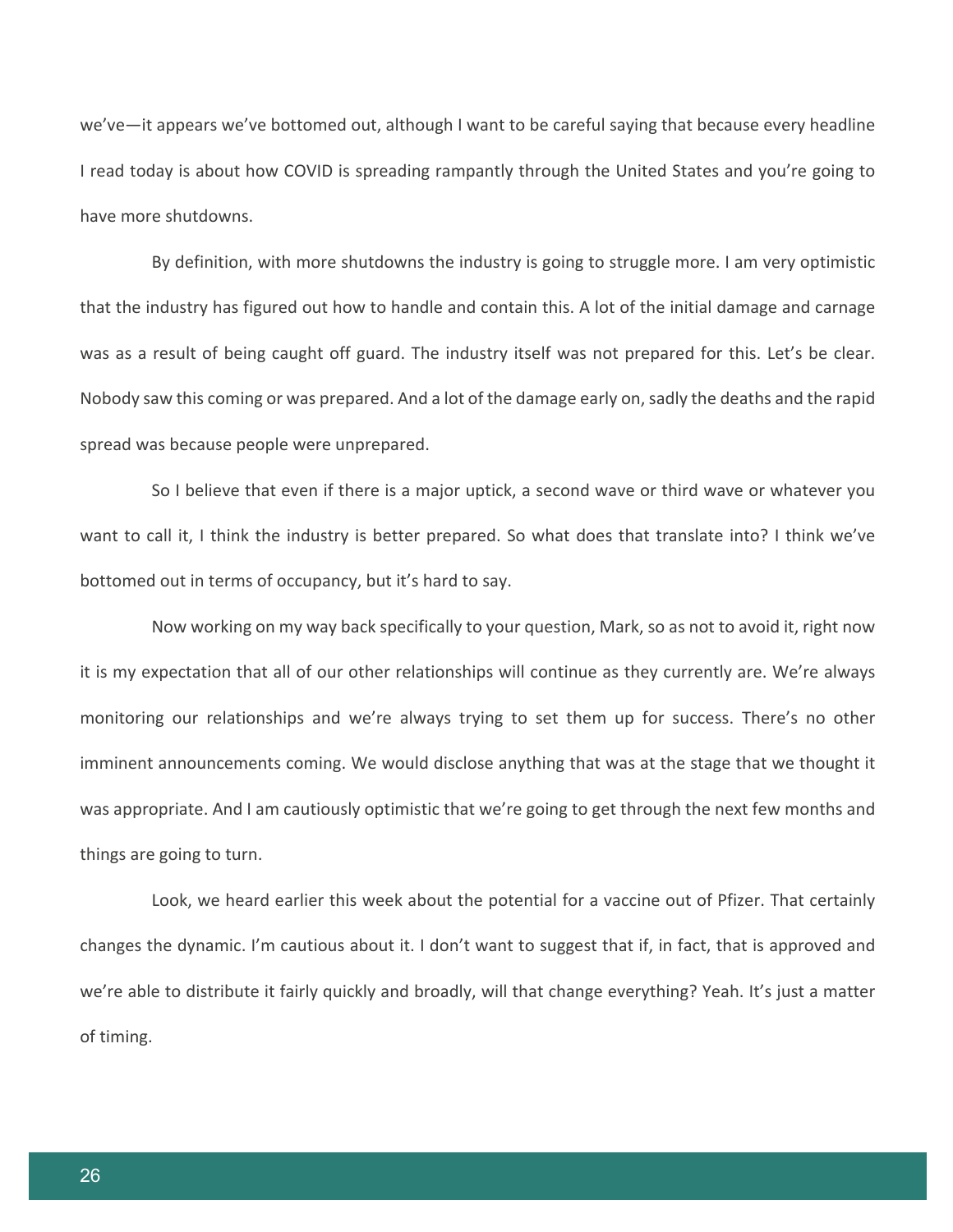What the industry looks like on the other side? To be determined. I think it's important to remember that this is a real estate play. It is a long-term investment. The industry is absolutely not going away. In fact, I think there's some credible arguments to believe that the industry will be strengthened by this in the long term. So that's sort of how we view the world.

## **Mark Rothschild**

Okay. And specifically for the MOB portfolio, can you talk about the trends you're seeing in leasing and rental rates? And maybe what's the outlook in the near term for that portfolio?

#### **Scott White**

Yeah. So that portfolio has suffered less damage or less impact associated with COVID. There's been some; there's no doubt about it. But for the most part, that portfolio has not really been hampered as much by COVID. As I think you know, we brought in a new operator earlier this year; September was the key transition month. So we're now, call it, 30 to 60 days into the new operator taking over.

I think time will tell. I am very optimistic that we have a great operator in there. Look, we had a great operating partner in there before. We have a great deal of respect for our former operating partner. As we were trying to look for ways to enhance value in our portfolio, we saw an opportunity to bring in a global brand that has the infrastructure and has the institutional wherewithal to manage and maybe, maybe, hopefully someday grow the portfolio. That's why we made the change that we made, and I'm optimistic so far on the early returns and reviews that JLL is going to enhance NOI coming out of that portfolio.

I think it's hard specifically to answer your question, Mark, as it relates to the short term. I don't have an answer like what could we expect out of the MOB portfolio in Q4 or Q1. I'd say no major changes.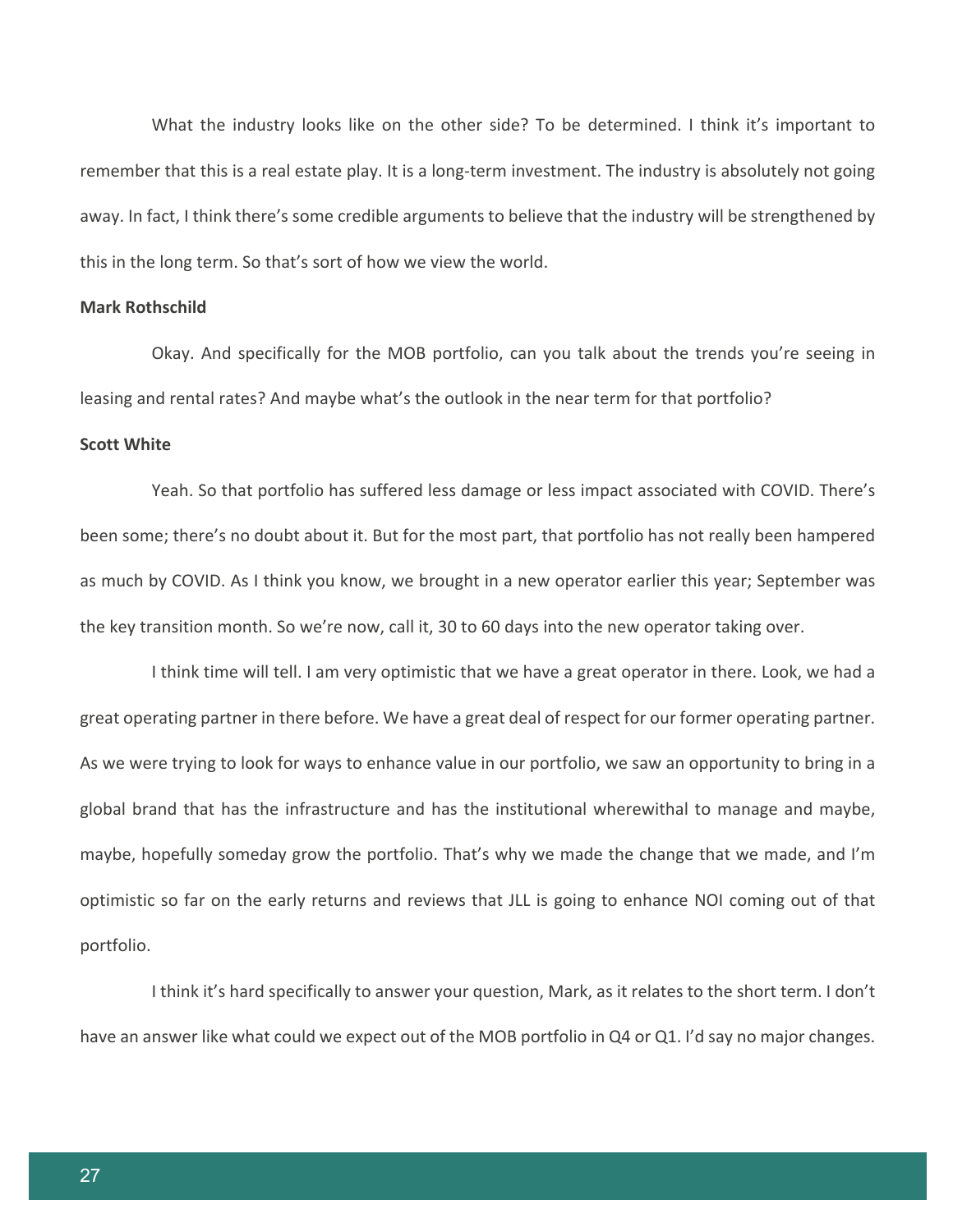I do feel very confident—and I'll go on record as saying that, which I rarely do—yeah, 12 to 18 months from now we will see enhanced NOI coming out of that portfolio.

## **Mark Rothschild**

Okay. And then just maybe lastly, you do have in the back of your financials the table showing the breakdown of cash flow and income by operating segment. If we look at that Q2 to Q3, would that be a good proxy for same-property changes? Or are there asset changes that would maybe impact those numbers?

#### **Scott White**

Higgs, you want to take that one?

## **Scott Higgs**

Sure. Yeah. Mark, I think it's a relatively good proxy, yeah, and without getting into the specifics. But there are a couple of changes that would impact that, but on a relatively minor scale. So I think from a broad-brush perspective, I think that's a fair way to look at it.

#### **Mark Rothschild**

Okay. And I know I've asked this question before, but I'm still just struggling to understand why you don't disclose same-property NOI and by segment. Is there any way we can maybe get that in the future? It's kind of standard in the industry.

#### **Scott Higgs**

Yeah. So we did add some disclosure in the current MD&A to show SHOP same-store metrics, Mark, so. And certainly, we're continuing to look at expanding other metrics. So certainly, it's possible that in the future, we will. And the same—I'll also caveat by saying that those same-store metrics will continue to be enhanced as we have longer ownership periods of the owner-occupied properties as well.